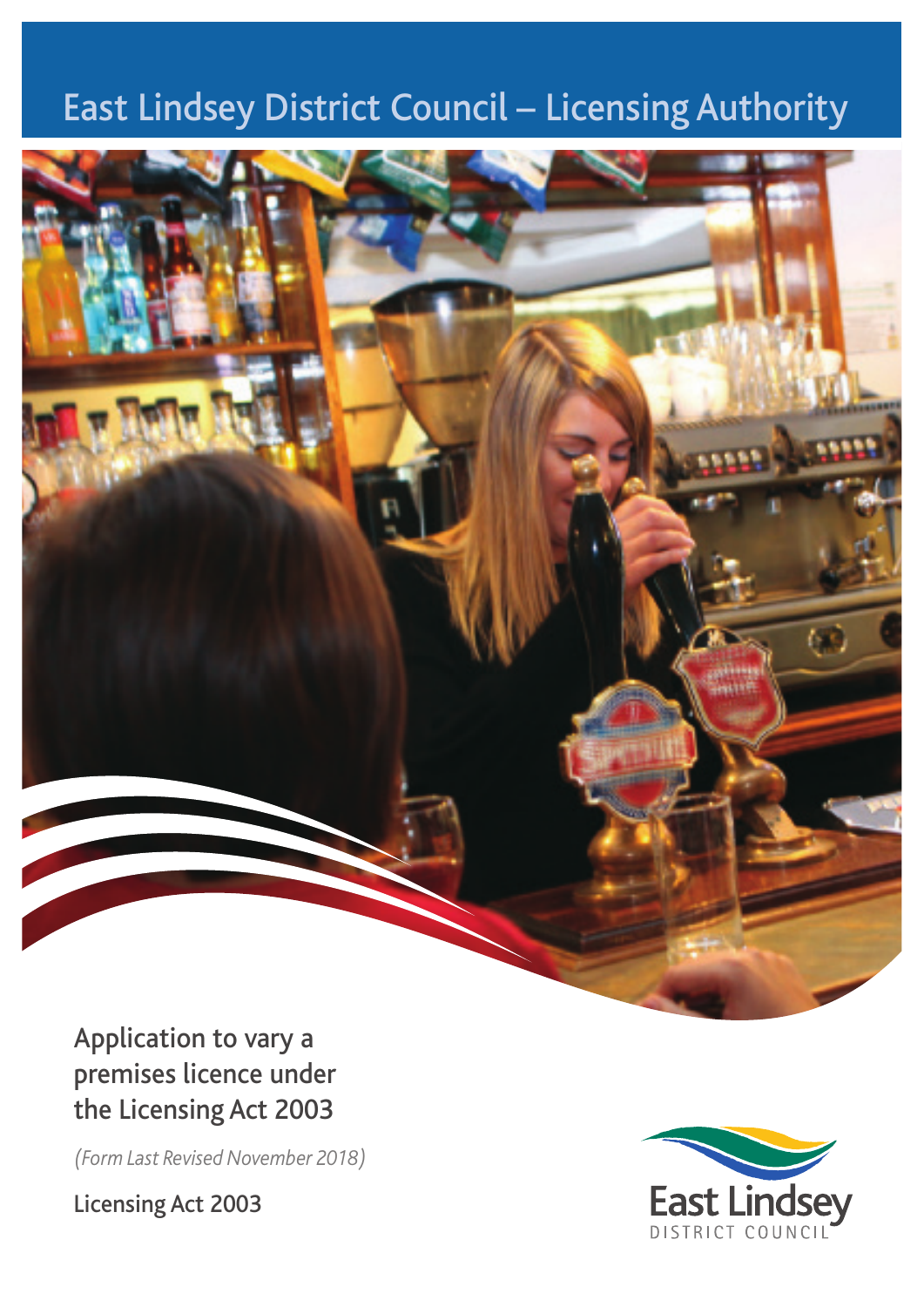Please read the following instructions, guidance notes at the end of the form and any guidance leaflets enclosed with this application before completing your application form.

- 1. If you are completing the form by hand please write legibly in BLOCK CAPITALS and write in BLACK INK.
- 2. In all cases ensure that your answers are inside the boxes. Use additional sheets as necessary.
- 3. Incomplete or inadequate applications will be rejected and will be required to be resubmitted to the Licensing Authority and all Responsible Authorities.
- 4. The application must be returned to:

The Licensing Team East Lindsey District Council Tedder Hall Manby Park LOUTH **Lincolnshire** LN11 8UP with a copy (including all supporting documents) to all the Responsible Authorities.

- 5. The application must be advertised on the premises and in the local newspaper, in the manner described in the guidance leaflet provided with this form.
- 6. Where you are seeking to amend the layout of the premises the application must be accompanied by a scaled plan of the premises which meets the requirements described in the Council's guidance leaflet. We would normally expect the plan to be 1:100 scale.
- 7. Please note that we no longer accept cash for payment of licence application fees. Debit or card credit payments can be taken over the phone by contacting the Licensing Team. Cheques should be made payable to East Lindsey District Council.

### Premises Licence

Premises selling alcohol, providing regulated entertainment and/or providing late night refreshment will need to be licensed under the Licensing Act 2003. Premises licences are issued by East Lindsey District Council as the local Licensing Authority.

## What is a Premises Licence for?

A premises licence authorises the premises in question to carry out licensable activities. Almost any business that does one or more of these activities (i.e. sell alcohol, provide entertainment or provide late night refreshment) will need a premises licence. A premises licence application may also be submitted for one off large scale events, for example when an event is likely to attract over 500 people which is outside of the limits set for serving a Temporary Event Notice (TEN).

Where the sale of alcohol is one of the activities you carry out at your premises, you will also need at least one personal licence holder. A personal licence holder must be named on the premises licence as the responsible person and is known as the Designated Premises Supervisor (DPS).

## What is Regulated Entertainment?

Regulated entertainment is entertainment provided in the presence of an audience, for the purpose of entertaining that audience.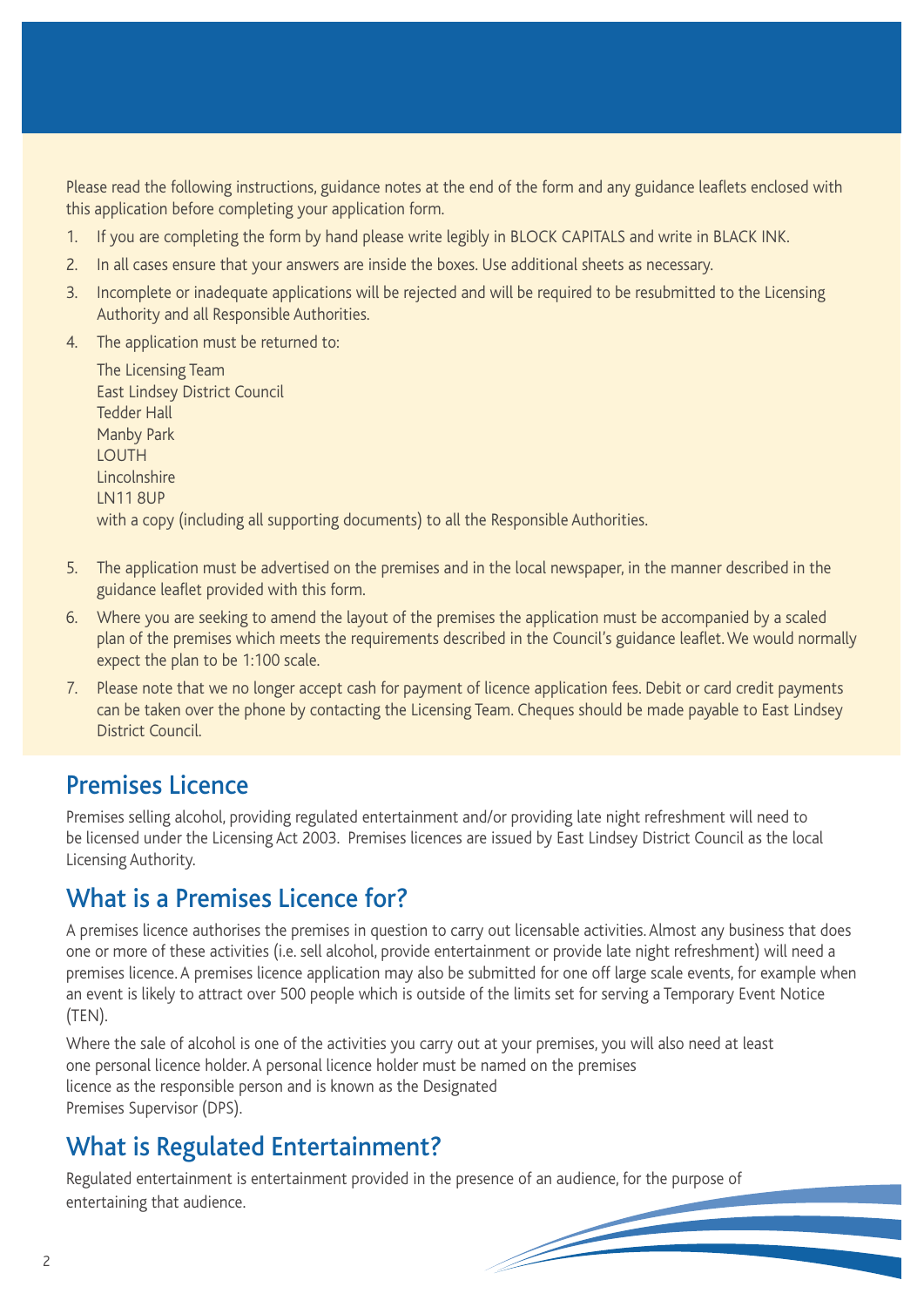### **Entertainment activities include**

- $\blacksquare$  The performance of a play.\*
- **The exhibition of a film.**
- An indoor sporting event.\*
- **Boxing or wrestling.**
- A performance of live music.\*
- Any playing of recorded music.
- Performance of dance.\*
- Entertainment of a similar description (such as a karaoke).

\*There are a number of exemptions for live and recorded music, etc. Further information is available from the Licensing Team.

### How Much Does it Cost to Vary a Premises Licence?

An application fee is payable on submission. Fees are based on the rateable value of the premises to be licensed.

Please contact the Licensing Team if you want to check the fees (alternatively please refer to any guidance booklet enclosed with this application form).

### Application Process

Applications must be made to East Lindsey District Council as the local Licensing Authority where the premises are situated.

Applications can be made to the Licensing Authority to vary an existing premises licence in order to change the layout or size of the premises, add further licensable activities to the licence, amend the times of activities, change licence conditions, etc. However, where a premises is being substantially altered, in terms of layout, size or character (for example a small restaurant being doubled in size and converted into a nightclub), then it will almost certainly be more appropriate to apply for a new premises licence.

In certain instances the Licensing Authority will decline to accept a variation application (e.g. where the premises is to be substantially altered) and insist that a new premises licence application is made. Therefore you are advised to always contact the Licensing Team in advance to ascertain the correct type of licence application to be made.

There are two types of variation which can be made – a minor variation (for small changes to the licence) and the normal variation process (for more significant changes). Information on the minor variation process is given towards the end of this guidance.

With both application formats you are advised to consult the relevant Responsible Authorities before submitting your application to vary. The Responsible Authorities will then be able to advise you what they would expect to see in terms of additional steps in your Operating Schedule. For example, if you are intending to provide live music for the first time, there may be a need for additional noise control measures to prevent public nuisance.

You must give consideration to the local area and reflect this in your licence application. Further information is available in our premises licence guidance literature.

If representations (objections) are received in respect of the premises licence application, the Council may have to hold a Licensing Sub-Committee hearing (consisting of Councillors) to determine them.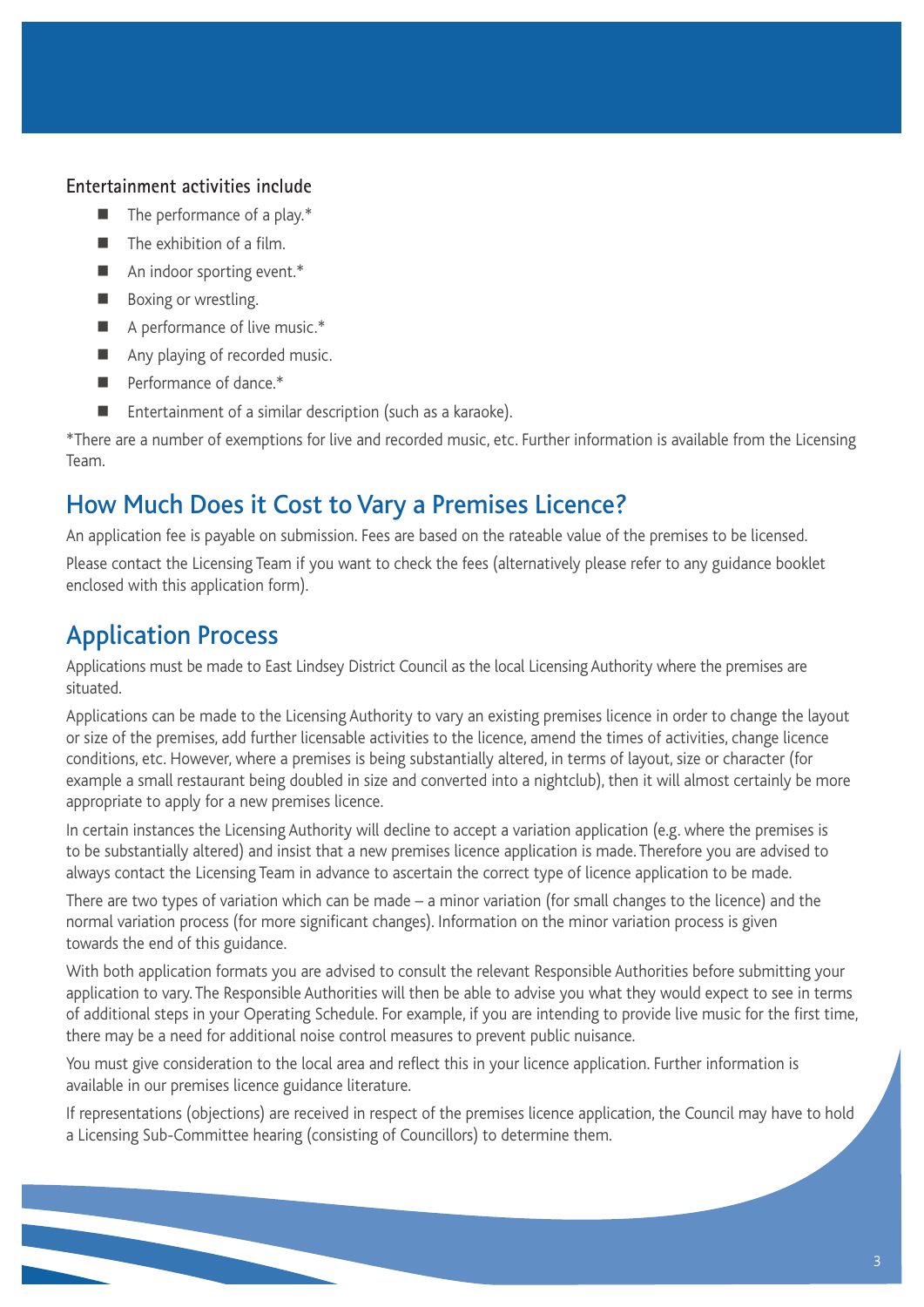Applications can also be made to vary or transfer a licence and vary the licence to specify a new DPS. Other applications that can be made are applications for an interim authority notice following the death, incapacity or insolvency of a licence holder or licence review applications. The aforementioned applications cannot be made on this form; you should contact the Licensing Team if you require any of the aforementioned forms.

# How Long Does it Take to Vary a Premises Licence?

The time taken depends on each individual application, however, the time period normally ranges from a minimum of one month (if no objections are received) up to three months (if objections are received).

When a licence application is submitted, a 28 day statutory consultation period will follow. This allows time for Responsible Authorities (e.g. Lincolnshire Police and Lincolnshire Trading Standards) and other parties (e.g. local residents / businesses) to consider the application and make representation (i.e. in support of / in objection to) the licence application in line with the four licensing objectives:

- the prevention of crime and disorder.
- $\blacksquare$  public safety.
- $\blacksquare$  the prevention of public nuisance.
- the protection of children from harm.

The application must be advertised during the consultation period by way of a notice on the premises and a notice to be published in the local press. The Council will also advertise the application on its website.

If representations are made against an application which cannot be resolved through mediation, then the application will be heard by a Licensing Sub-Committee hearing (consisting of Councillors). The hearing will normally be carried out within 20 working days from the end of the consultation period.

Please note that the Licensing Team will always contact you as soon as possible after objections are received.

## What Means of Redress are Available?

An appeal process is available to the applicant and those who made representation to an application, if they are not satisfied with the decision of the Licensing Sub-Committee.

The Licensing Authority issues a notice of decision to the applicant and anyone who made relevant representations (i.e. representations that were not deemed frivolous or vexatious). Appeals can also be made against new grant and review applications.

Any appeal must be lodged at the local Magistrates' Court within 21 days of the date the applicant was informed of the Sub-Committee's decision.

# Alcohol Licensed Premises - What if I Wish to Provide Gaming Machines at the Premises?

There are strict rules governing the type of alcohol licensed premises that may provide gaming machines ('fruit machines'). The grant of an alcohol premises licence will not automatically entitle you to provide gaming machines. A separate gaming authorisation must be obtained from the Licensing Authority in order to provide gaming machines. Application forms and guidance literature are available by contacting the Licensing Team.

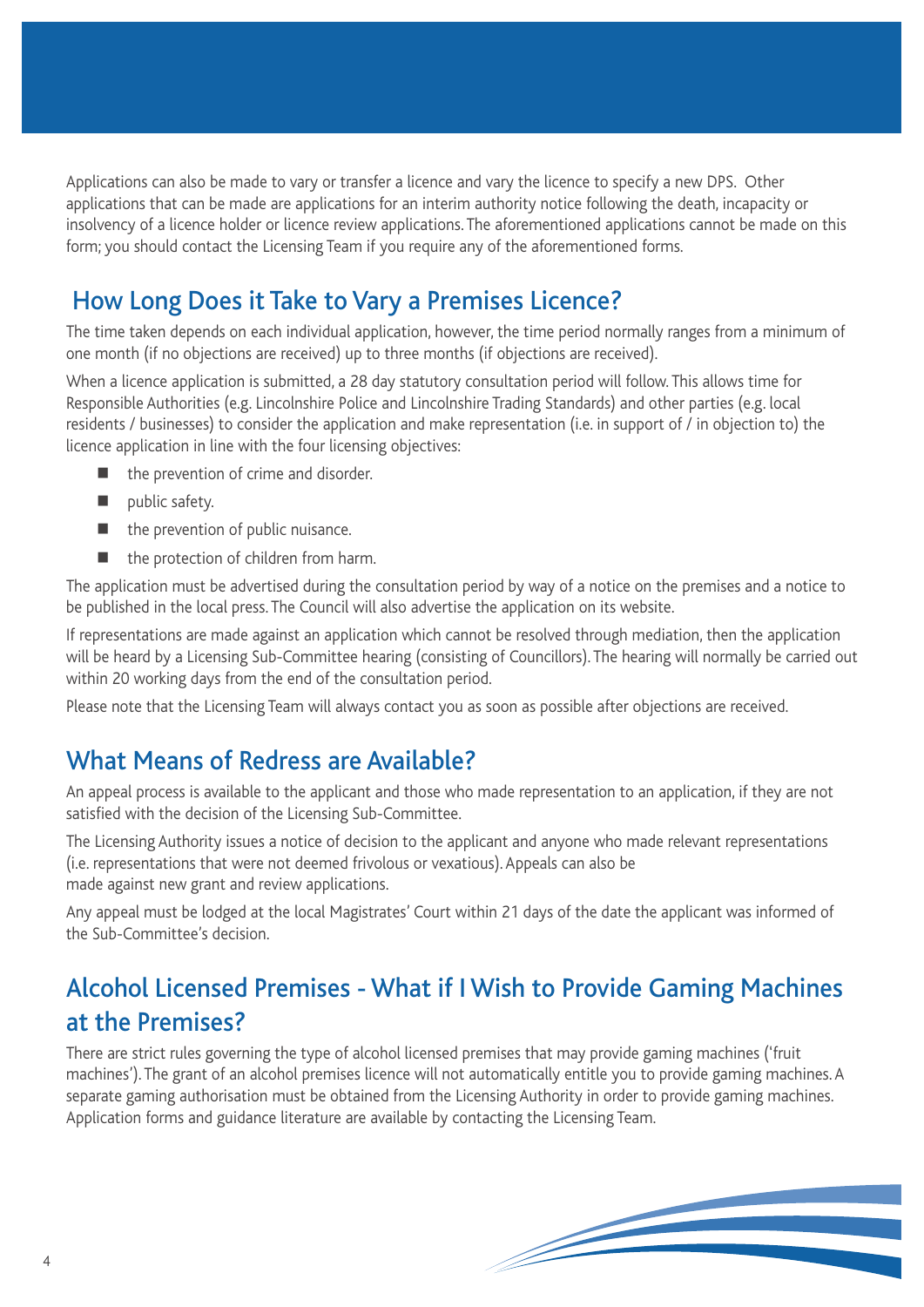# Minor Variation to Premises Licences

This legislation allows the holder of a premises licence to apply to make minor variations to his/her licence. The application for a minor variation can be used, for example, to make minor changes to the layout of the premises or to add some activities to a licence (e.g. regulated entertainment), provided that the variation does not have an adverse effect on any of the licensing objectives.

However, the minor variation procedure may not be used to:

- Extend the period for which the licence has effect
- Vary substantially the premises to which it relates
- Change the Designated Premises Supervisor
- Add the sale or supply of alcohol
- Authorise the supply of alcohol at any time between 11pm and 7pm; or
- Authorise an increase in the amount of time on any day during which alcohol may be sold or supplied.

It will be necessary to advertise the application by displaying a notice on the premises for a period of 10 working days beginning on the day after the application is made. A sample of the minor variation notice can be obtained by contacting the Licensing Team – the notice is different to that, used for normal variation applications.

There is no requirement for the applicant to advertise the minor variation application in a local newspaper.

Applicants can volunteer conditions as part of the minor variations process, whether from their own risk assessment of the variation, or from informal discussions with the Responsible Authorities or the Licensing Authority

Once a full valid application has been received the Licensing Team will consult with the Relevant Authorities (e.g. Police, Fire and Rescue Service, Environmental Health etc.) – if it is appropriate to do so.

If no objections are received, within the 10 working day consultation period, we will grant the minor variation. If, however, we receive valid representations (objections) that show that the application may have an adverse effect on any of the licensing objectives we are obliged to reject the application and it would then be necessary to make an application for a full variation of the licence.

There are no hearings under the minor variation process. A Licensing Officer acting under delegated powers will determind the application.

It is important to note that objections can be made by local residents if they feel they would be affected by the variation.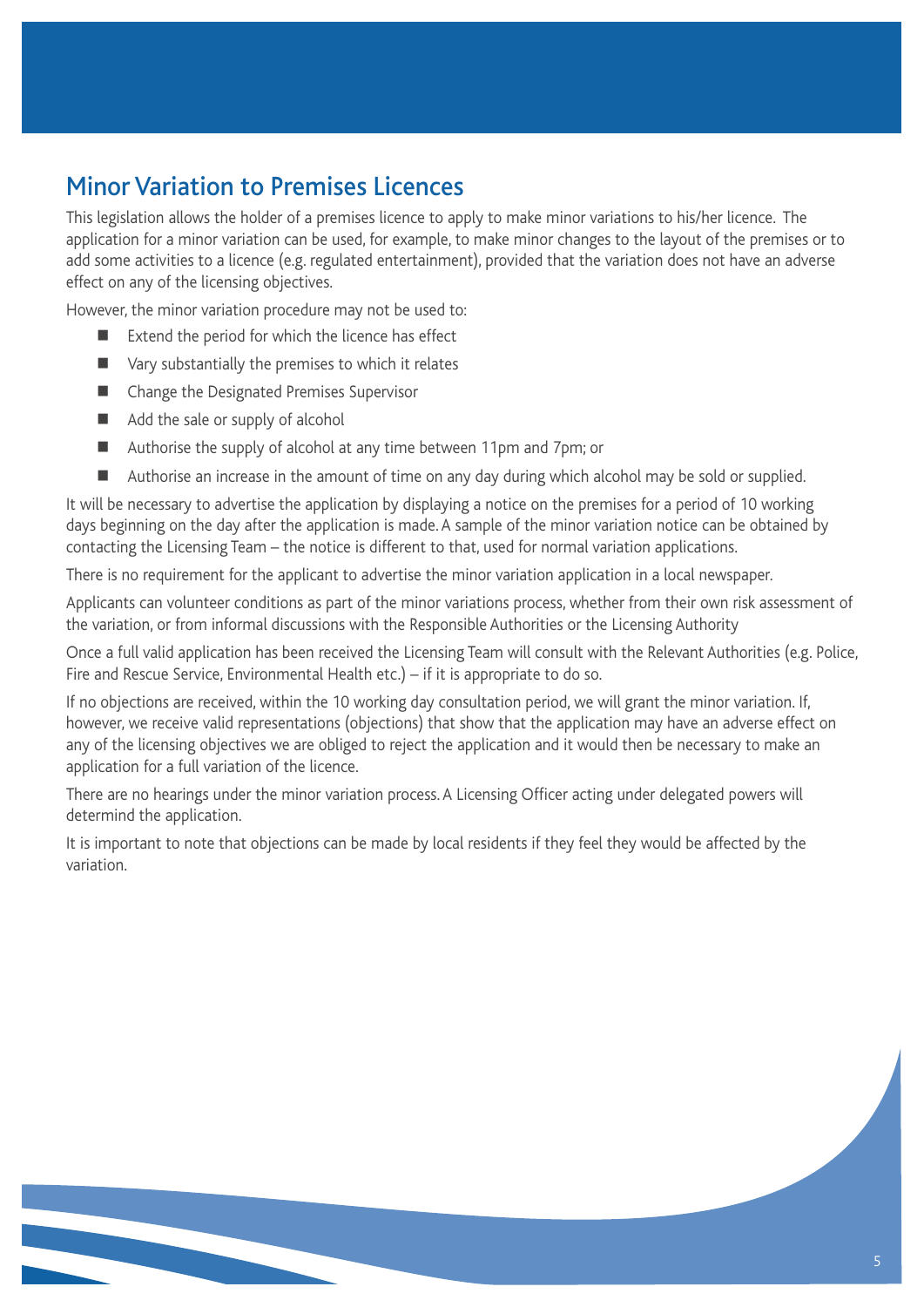### **TO:** The Licensing Team, East Lindsey District Council, Tedder Hall, Manby Park, LOUTH, LN11 8UP

I refer to the application for the variation of a premises licence under the Licensing Act 2003 and would confirm that a copy of the application has been forwarded to the following Responsible Authorities:

- Licensing (Alcohol), Lincolnshire Police, Police Headquarters, PO Box 999, LINCOLN, LN5 7PH (Email: countylicensinggroup@lincs.pnn.police.uk)
- Health & Safety Team, East Lindsey District Council, Tedder Hall, Manby Park, LOUTH, LN11 8UP (Email: commercial.team@e-lindsey.gov.uk) (Or the Health and Safety Executive (HSE) if the HSE are the relevant responsible authority in respect of the particular premise).
- Environment Team, East Lindsey District Council, Tedder Hall, Manby Park, LOUTH, LN11 8UP (Email: commercial.team@e-lindsey.gov.uk)
- Development Control Team, East Lindsey District Council, Tedder Hall, Manby Park, LOUTH, LN11 8UP (Email: dev.control@e-lindsey.gov.uk)
- CFP, Lincolnshire Fire & Rescue, Harlaxton Road, Grantham, NG31 7SG (Email: fire.safety@lincoln.fire-uk.org)
- Lincolnshire Safeguarding Children Board, Lincolnshire County Council, Room 131, County Offices, Newland, Lincoln, LN1 1YL (Email: sue.hill@lincolnshire.gov.uk)
- Trading Standards Service, Lincolnshire County Council, Myle Cross Centre, Macauley Drive, St Giles, Lincoln, LN2 4EL (Email: tradingstandards@lincolnshire.gov.uk)
- Health Improvement Team Manager, Public Health Directorate, Lincolnshire County Council, 15/17, The Avenue, LINCOLN, LN1 1PD (Email: simon.gladwin@lincolnshire.gov.uk)
- Other:

Licence applications (regarding the sale of alcohol and/or the provision of late night refreshment) must also be copied to the Home Office (Immigration Enforcement Section) at:

 Alcohol Licensing Team, Home Office (Immigration Enforcement Section), Lunar House, 40 Wellesley Road, Croydon, CR9 2BY (Email: alcohol@homeoffice.gsi.gov.uk)

Signature:........................................................................................................................

Name: ..............................................................................................................................

Date:.................................................................................................................................

The above copies must be sent to the Responsible Authorities on the same day the application is made to the Licensing Authority.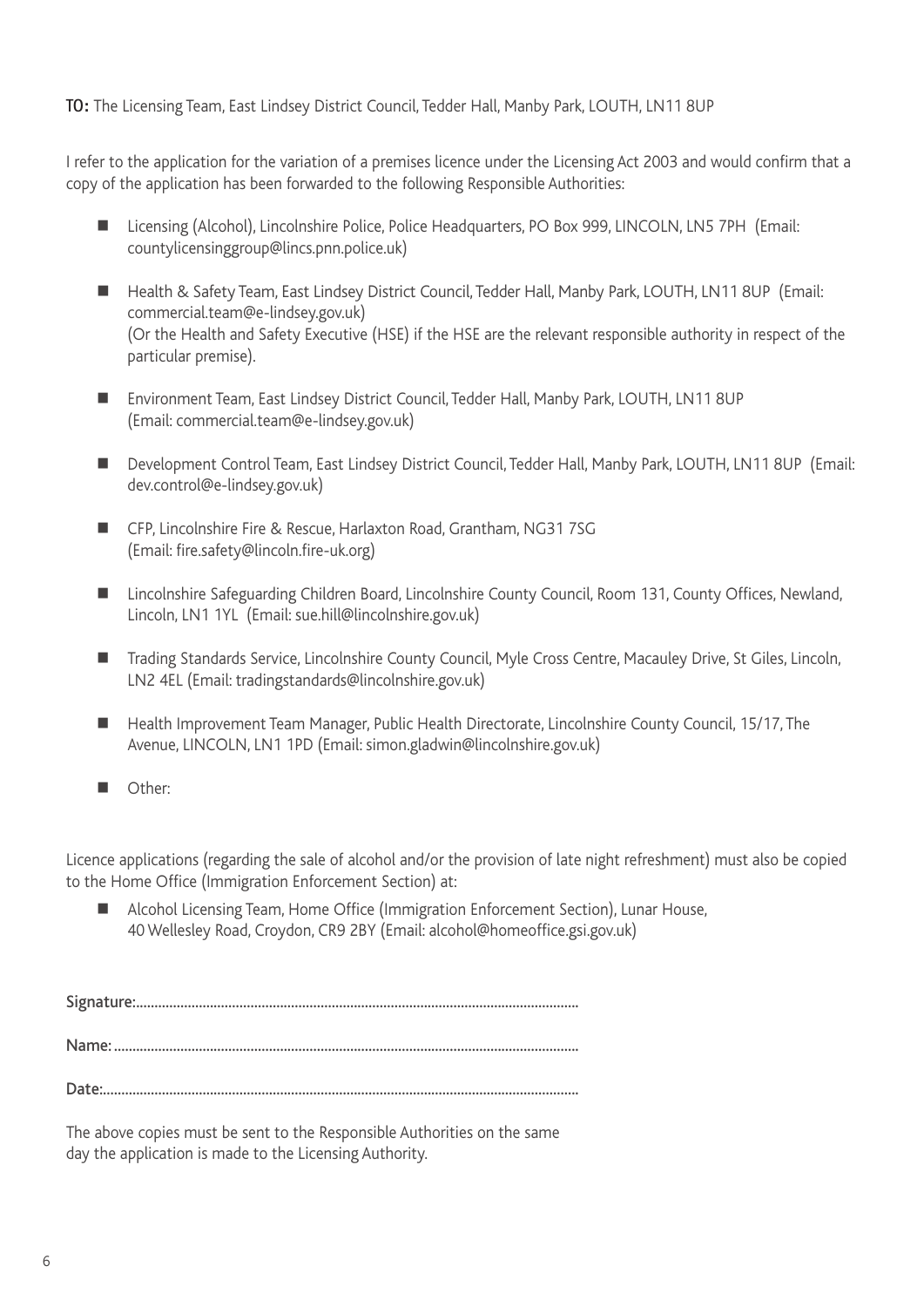

#### **Application to vary a premises licence under the Licensing Act 2003**

#### **PLEASE READ THE FOLLOWING INSTRUCTIONS FIRST**

Before completing this form please read the guidance notes at the end of the form. If you are completing this form by hand please write legibly in block capitals. In all cases ensure that your answers are inside the boxes and written in black ink. Use additional sheets if necessary.

You may wish to keep a copy of the completed form for your records.

**I/We**

### *(Insert name(s) of applicant)*

**being the premises licence holder, apply to vary a premises licence under section 34 of the Licensing Act 2003 for the premises described in Part 1 below**

**Premises licence number**

#### **Part 1 – Premises Details**

| Postal address of premises or, if none, ordnance survey map reference or description |  |  |          |  |  |
|--------------------------------------------------------------------------------------|--|--|----------|--|--|
|                                                                                      |  |  |          |  |  |
|                                                                                      |  |  |          |  |  |
|                                                                                      |  |  |          |  |  |
|                                                                                      |  |  |          |  |  |
|                                                                                      |  |  |          |  |  |
| Post town                                                                            |  |  | Postcode |  |  |
|                                                                                      |  |  |          |  |  |

| Telephone number at premises (if any)   |  |
|-----------------------------------------|--|
| Non-domestic rateable value of premises |  |

#### **Part 2 – Applicant details**

| Daytime contact<br>telephone number                             |          |
|-----------------------------------------------------------------|----------|
| E-mail address (optional)                                       |          |
| Current postal address if<br>different from premises<br>address |          |
| Post town                                                       | Postcode |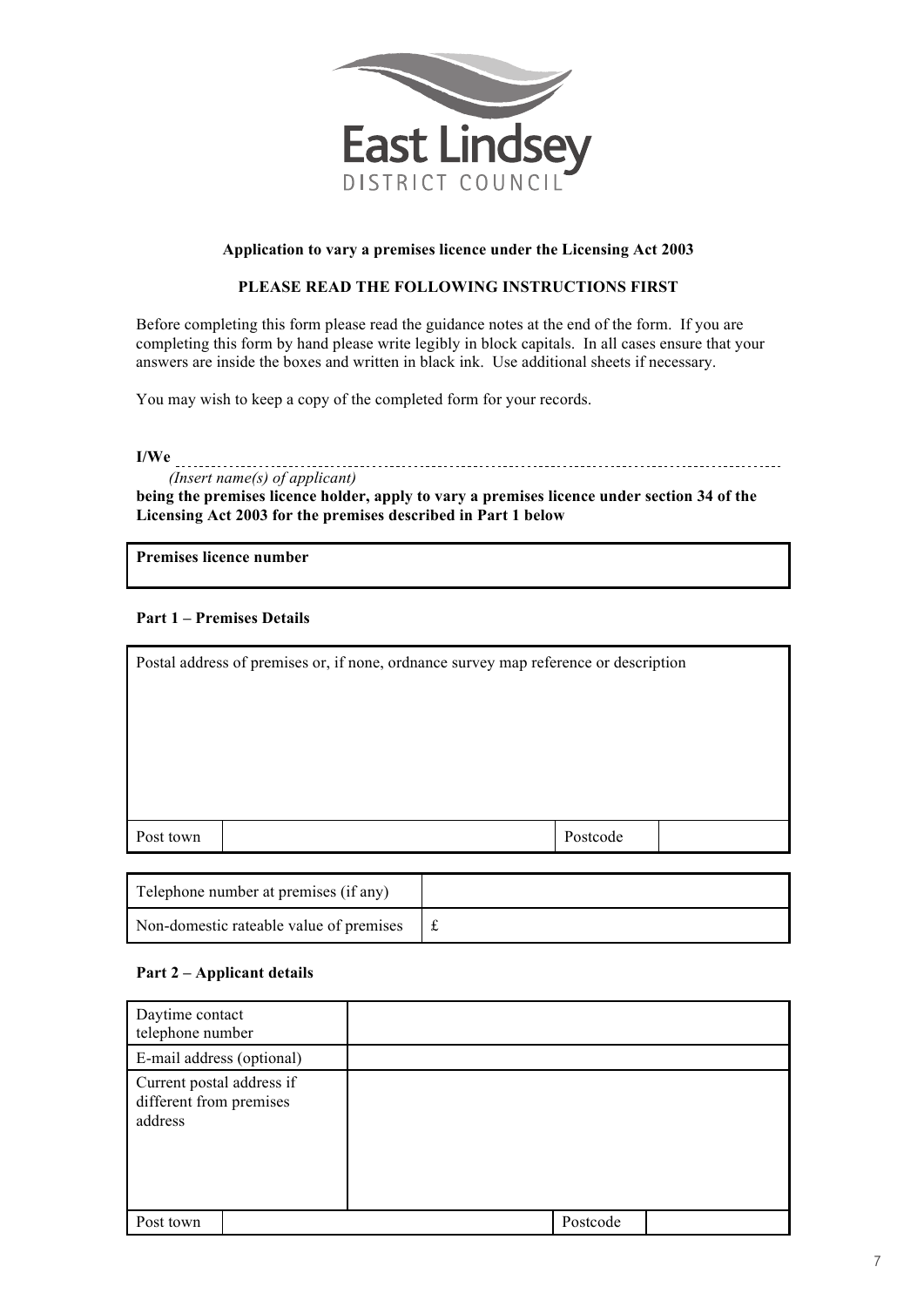#### **Part 3 - Variation**

Please tick as appropriate

Do you want the proposed variation to have effect as soon as possible?  $\Box$  Yes  $\Box$  No

|  | × |
|--|---|
|  |   |

If not, from what date do you want the variation to take effect?

| DD | MМ | <b>VVV</b> |  |
|----|----|------------|--|
|    |    |            |  |

Do you want the proposed variation to have effect in relation to the introduction of the late night levy? (Please see guidance note 1)  $\Box$  Yes  $\Box$  No

**Please describe briefly the nature of the proposed variation** (Please see guidance note 2)

If your proposed variation would mean that 5,000 or more people are expected to attend the premises at any one time, please state the number expected to attend: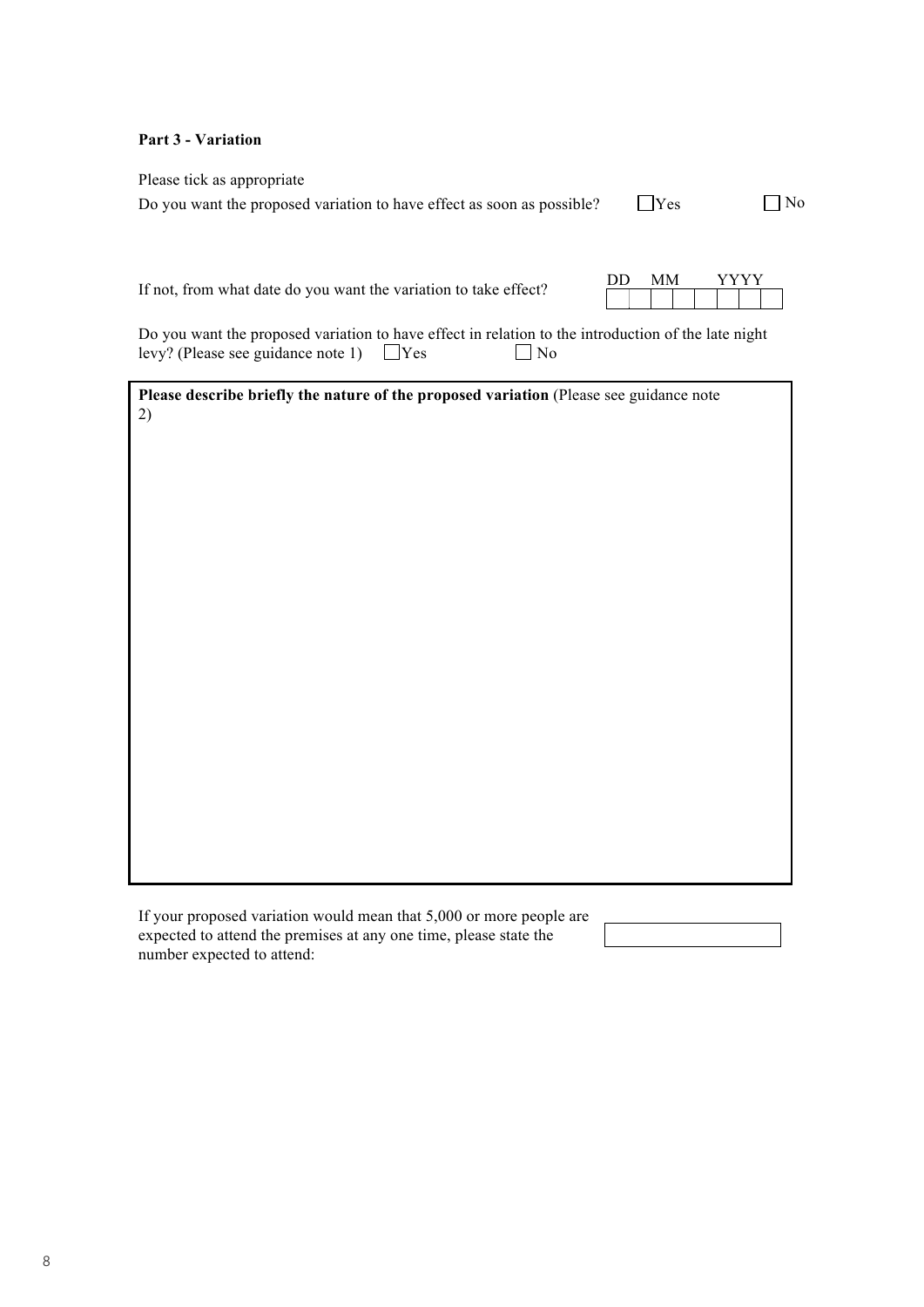### **Part 4 Operating Schedule**

Please complete those parts of the Operating Schedule below which would be subject to change if this application to vary is successful.

|    | Provision of regulated entertainment (Please see guidance note 3) Please tick all that apply                  |  |
|----|---------------------------------------------------------------------------------------------------------------|--|
| a) | plays (if ticking yes, fill in box A)                                                                         |  |
| b) | films (if ticking yes, fill in box B)                                                                         |  |
| c) | indoor sporting events (if ticking yes, fill in box C)                                                        |  |
| d) | boxing or wrestling entertainment (if ticking yes, fill in box D)                                             |  |
| e) | live music (if ticking yes, fill in box E)                                                                    |  |
| f) | recorded music (if ticking yes, fill in box F)                                                                |  |
| g) | performances of dance (if ticking yes, fill in box G)                                                         |  |
| h) | anything of a similar description to that falling within (e), (f) or $(g)$<br>(if ticking yes, fill in box H) |  |

| <b>Provision of late night refreshment</b> (if ticking yes, fill in box I) |  |  |  |
|----------------------------------------------------------------------------|--|--|--|
| <b>Supply of alcohol</b> (if ticking yes, fill in box $J$ )                |  |  |  |
| In all cases complete boxes K, L and M                                     |  |  |  |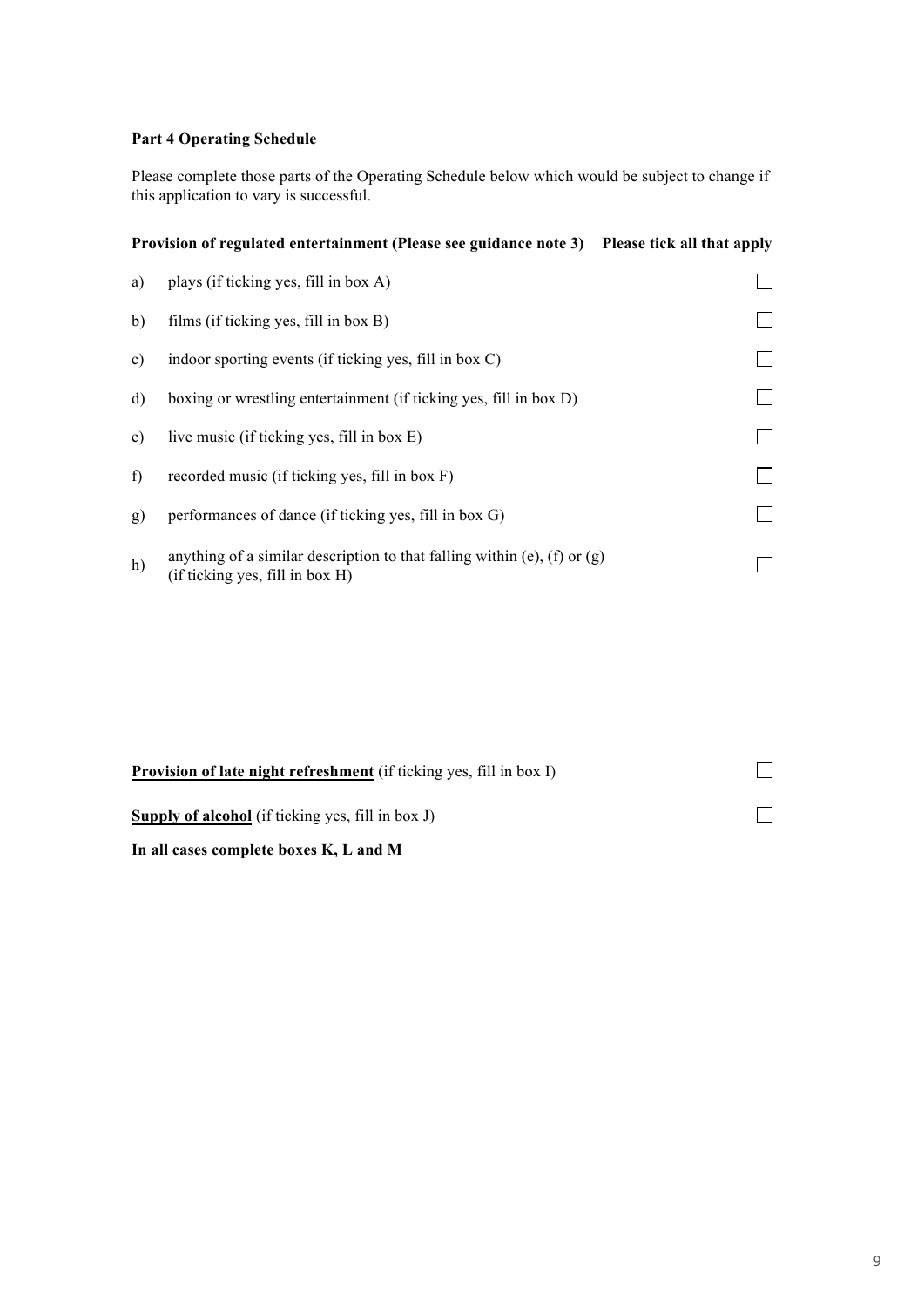A

| Plays<br>Standard days and<br>timings (please read |                  |        | Will the performance of a play take place indoors<br>or outdoors or both – please tick (please read<br>guidance note 4)                                                                               | Indoors     |  |
|----------------------------------------------------|------------------|--------|-------------------------------------------------------------------------------------------------------------------------------------------------------------------------------------------------------|-------------|--|
|                                                    | guidance note 8) |        |                                                                                                                                                                                                       | Outdoors    |  |
| Day                                                | <b>Start</b>     | Finish |                                                                                                                                                                                                       | <b>Both</b> |  |
| Mon                                                |                  |        | Please give further details here (please read guidance note 5)                                                                                                                                        |             |  |
| Tue                                                |                  |        |                                                                                                                                                                                                       |             |  |
| Wed                                                |                  |        | State any seasonal variations for performing plays (please read<br>guidance note 6)                                                                                                                   |             |  |
| Thur                                               |                  |        |                                                                                                                                                                                                       |             |  |
| Fri                                                |                  |        | Non standard timings. Where you intend to use the premises for the<br>performance of plays at different times to those listed in the column<br>on the left, please list (please read guidance note 7) |             |  |
| Sat                                                |                  |        |                                                                                                                                                                                                       |             |  |
| Sun                                                |                  |        |                                                                                                                                                                                                       |             |  |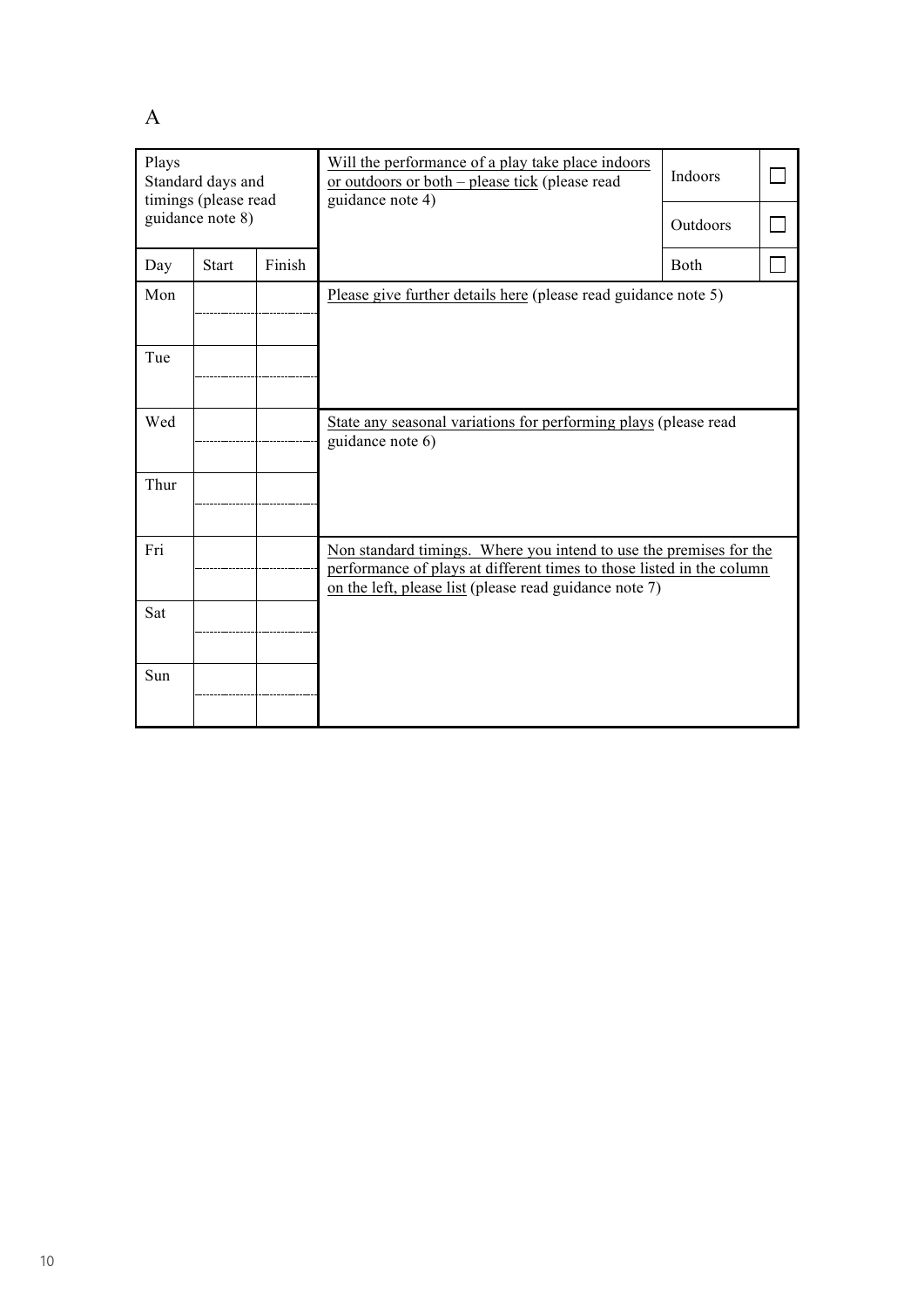B

| Films<br>Standard days and<br>timings (please read<br>guidance note 8) |              |        | Will the exhibition of films take place indoors or<br>outdoors or both – please tick (please read<br>guidance note 4)                                                                                | Indoors<br>Outdoors |  |
|------------------------------------------------------------------------|--------------|--------|------------------------------------------------------------------------------------------------------------------------------------------------------------------------------------------------------|---------------------|--|
| Day                                                                    | <b>Start</b> | Finish |                                                                                                                                                                                                      | Both                |  |
| Mon                                                                    |              |        | Please give further details here (please read guidance note 5)                                                                                                                                       |                     |  |
| Tue                                                                    |              |        |                                                                                                                                                                                                      |                     |  |
|                                                                        |              |        |                                                                                                                                                                                                      |                     |  |
| Wed                                                                    |              |        | State any seasonal variations for the exhibition of films (please read<br>guidance note 6)                                                                                                           |                     |  |
| Thur                                                                   |              |        |                                                                                                                                                                                                      |                     |  |
| Fri                                                                    |              |        | Non standard timings. Where you intend to use the premises for the<br>exhibition of films at different times to those listed in the column on<br>the left, please list (please read guidance note 7) |                     |  |
| Sat                                                                    |              |        |                                                                                                                                                                                                      |                     |  |
| Sun                                                                    |              |        |                                                                                                                                                                                                      |                     |  |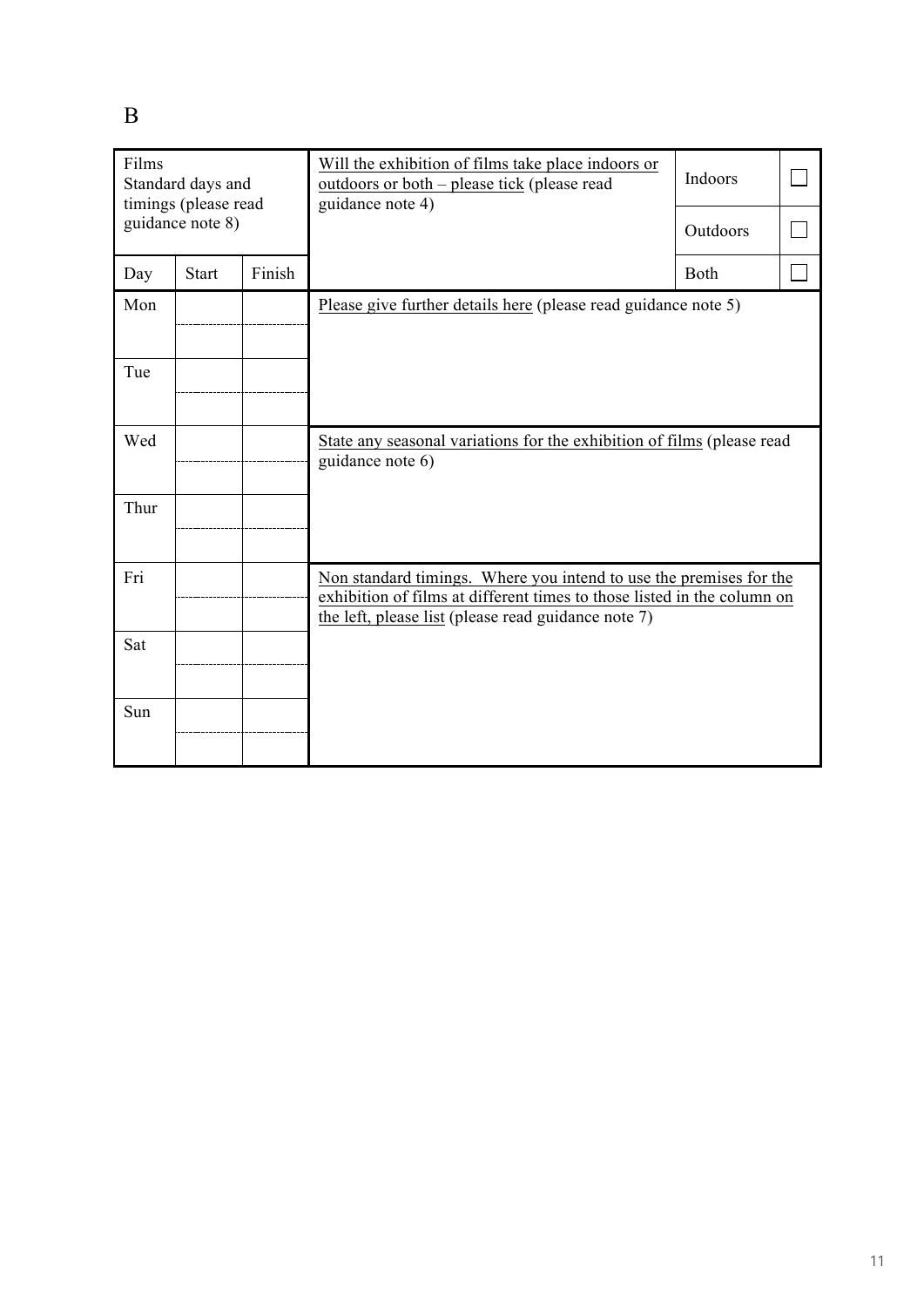C

| Indoor sporting events<br>Standard days and<br>timings (please read<br>guidance note 8) |              |        | Please give further details (please read guidance note 5)                                                                                                                                           |
|-----------------------------------------------------------------------------------------|--------------|--------|-----------------------------------------------------------------------------------------------------------------------------------------------------------------------------------------------------|
| Day                                                                                     | <b>Start</b> | Finish |                                                                                                                                                                                                     |
| Mon                                                                                     |              |        |                                                                                                                                                                                                     |
| Tue                                                                                     |              |        | State any seasonal variations for indoor sporting events (please read<br>guidance note 6)                                                                                                           |
| Wed                                                                                     |              |        |                                                                                                                                                                                                     |
| Thur                                                                                    |              |        | Non standard timings. Where you intend to use the premises for<br>indoor sporting events at different times to those listed in the column<br>on the left, please list (please read guidance note 7) |
| Fri                                                                                     |              |        |                                                                                                                                                                                                     |
| Sat                                                                                     |              |        |                                                                                                                                                                                                     |
| Sun                                                                                     |              |        |                                                                                                                                                                                                     |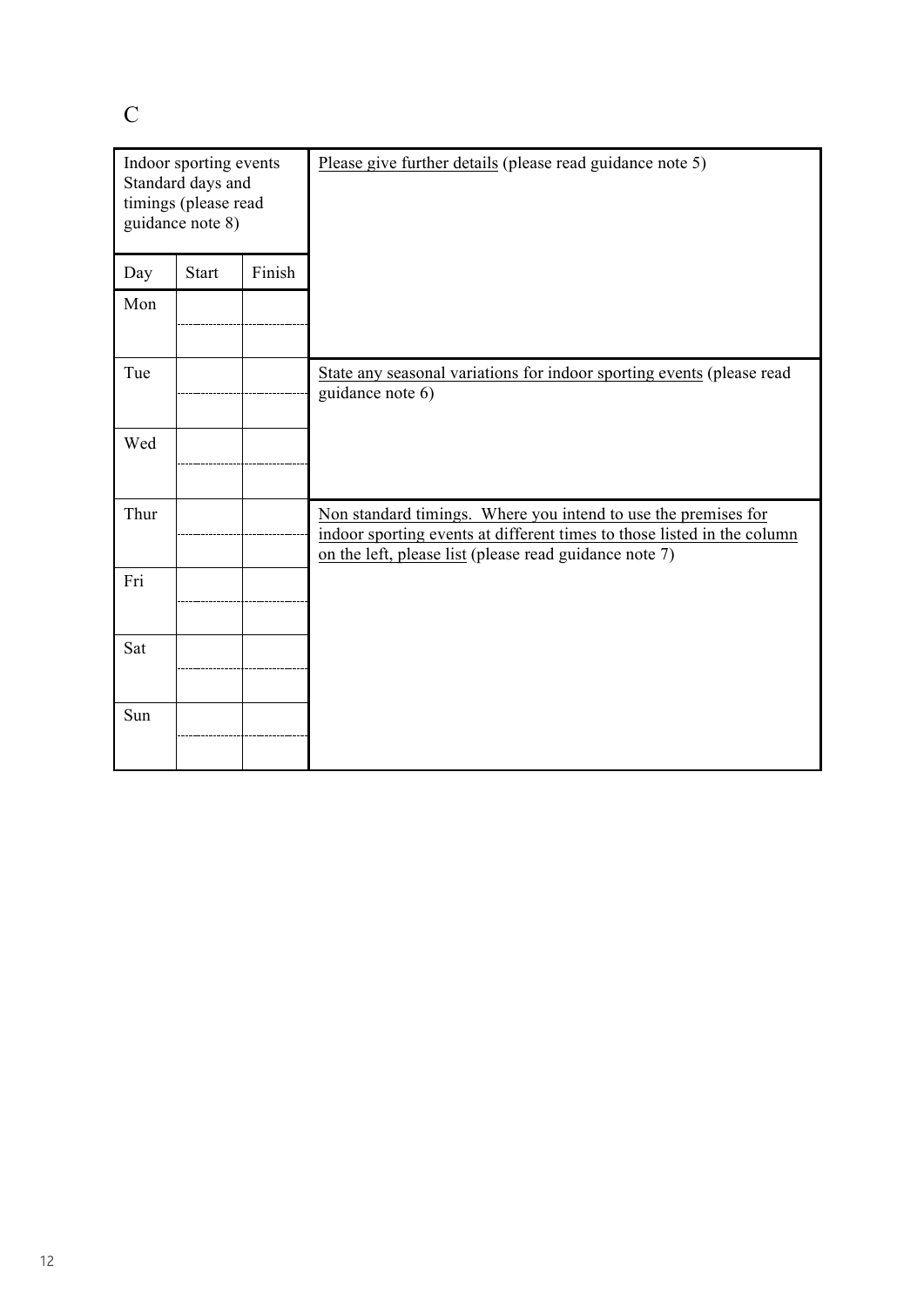D

| Boxing or wrestling<br>entertainments<br>Standard days and<br>timings (please read<br>guidance note 8) |              |        | Will the boxing or wrestling entertainment take<br>place indoors or outdoors or both – please tick<br>(please read guidance note 4)                                                                            | Indoors<br>Outdoors |  |
|--------------------------------------------------------------------------------------------------------|--------------|--------|----------------------------------------------------------------------------------------------------------------------------------------------------------------------------------------------------------------|---------------------|--|
| Day                                                                                                    | <b>Start</b> | Finish |                                                                                                                                                                                                                | Both                |  |
| Mon                                                                                                    |              |        | Please give further details here (please read guidance note 5)                                                                                                                                                 |                     |  |
| Tue                                                                                                    |              |        |                                                                                                                                                                                                                |                     |  |
| Wed                                                                                                    |              |        | State any seasonal variations for boxing or wrestling entertainment<br>(please read guidance note 6)                                                                                                           |                     |  |
| Thur                                                                                                   |              |        |                                                                                                                                                                                                                |                     |  |
| Fri                                                                                                    |              |        | Non standard timings. Where you intend to use the premises for<br>boxing or wrestling entertainment at different times to those listed in<br>the column on the left, please list (please read guidance note 7) |                     |  |
| Sat                                                                                                    |              |        |                                                                                                                                                                                                                |                     |  |
| Sun                                                                                                    |              |        |                                                                                                                                                                                                                |                     |  |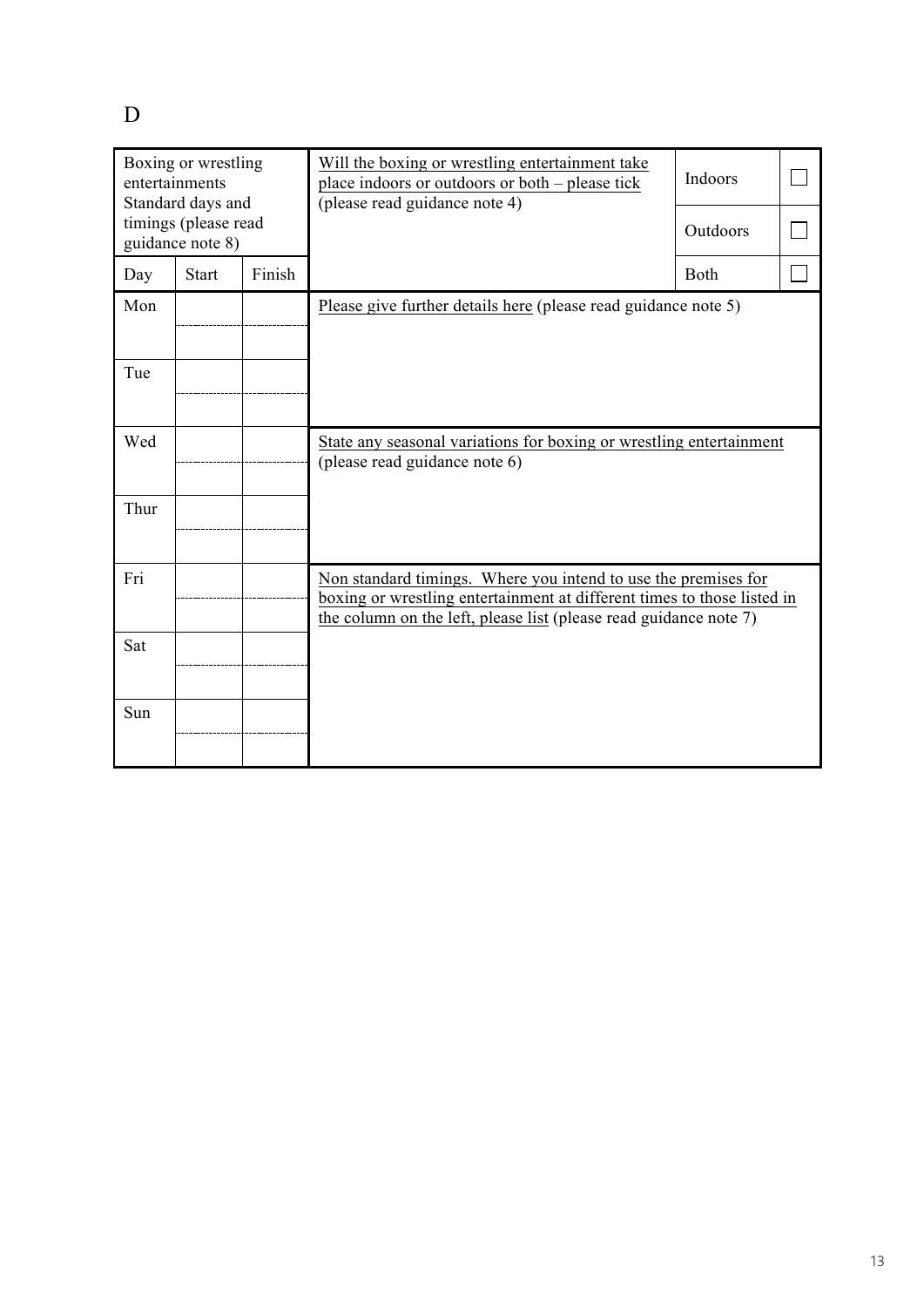E

| Live music<br>Standard days and<br>timings (please read<br>guidance note 8) |              |        | Will the performance of live music take place<br>indoors or outdoors or both – please tick (please<br>read guidance note 4)                                                                                | Indoors<br>Outdoors |  |
|-----------------------------------------------------------------------------|--------------|--------|------------------------------------------------------------------------------------------------------------------------------------------------------------------------------------------------------------|---------------------|--|
| Day                                                                         | <b>Start</b> | Finish |                                                                                                                                                                                                            | Both                |  |
| Mon                                                                         |              |        | Please give further details here (please read guidance note 5)                                                                                                                                             |                     |  |
| Tue                                                                         |              |        |                                                                                                                                                                                                            |                     |  |
| Wed                                                                         |              |        | State any seasonal variations for the performance of live music (please<br>read guidance note 6)                                                                                                           |                     |  |
| Thur                                                                        |              |        |                                                                                                                                                                                                            |                     |  |
| Fri                                                                         |              |        | Non standard timings. Where you intend to use the premises for the<br>performance of live music at different times to those listed in the<br>column on the left, please list (please read guidance note 7) |                     |  |
| Sat                                                                         |              |        |                                                                                                                                                                                                            |                     |  |
| Sun                                                                         |              |        |                                                                                                                                                                                                            |                     |  |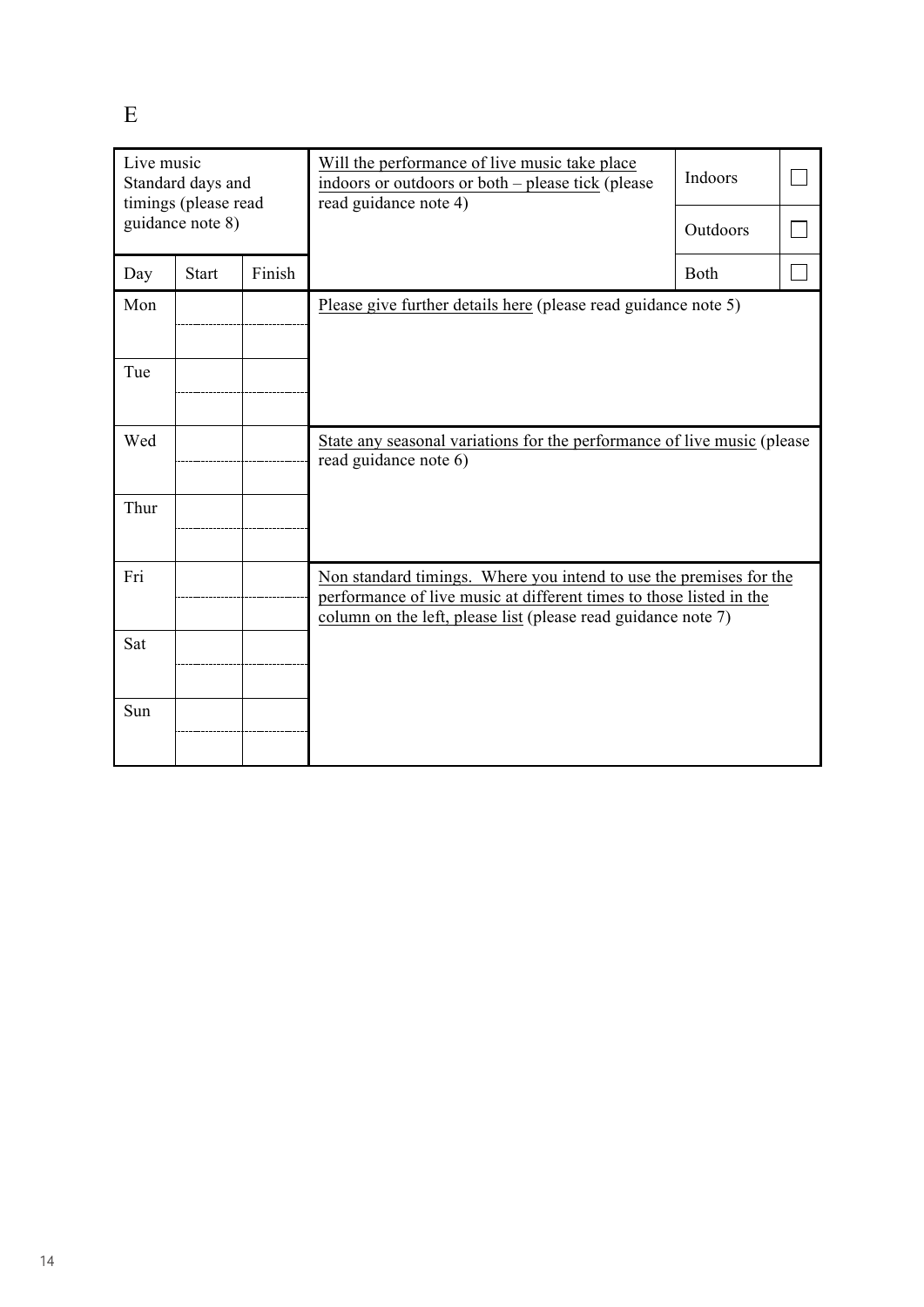F

| Recorded music<br>Standard days and<br>timings (please read<br>guidance note 8) |              |        | Will the playing of recorded music take place<br>indoors or outdoors or both – please tick (please<br>read guidance note 4)                                                                                | Indoors<br>Outdoors |  |
|---------------------------------------------------------------------------------|--------------|--------|------------------------------------------------------------------------------------------------------------------------------------------------------------------------------------------------------------|---------------------|--|
| Day                                                                             | <b>Start</b> | Finish |                                                                                                                                                                                                            | Both                |  |
| Mon                                                                             |              |        | Please give further details here (please read guidance note 5)                                                                                                                                             |                     |  |
| Tue                                                                             |              |        |                                                                                                                                                                                                            |                     |  |
| Wed                                                                             |              |        | State any seasonal variations for the playing of recorded music (please<br>read guidance note 6)                                                                                                           |                     |  |
| Thur                                                                            |              |        |                                                                                                                                                                                                            |                     |  |
| Fri                                                                             |              |        | Non standard timings. Where you intend to use the premises for the<br>playing of recorded music at different times to those listed in the<br>column on the left, please list (please read guidance note 7) |                     |  |
| Sat                                                                             |              |        |                                                                                                                                                                                                            |                     |  |
| Sun                                                                             |              |        |                                                                                                                                                                                                            |                     |  |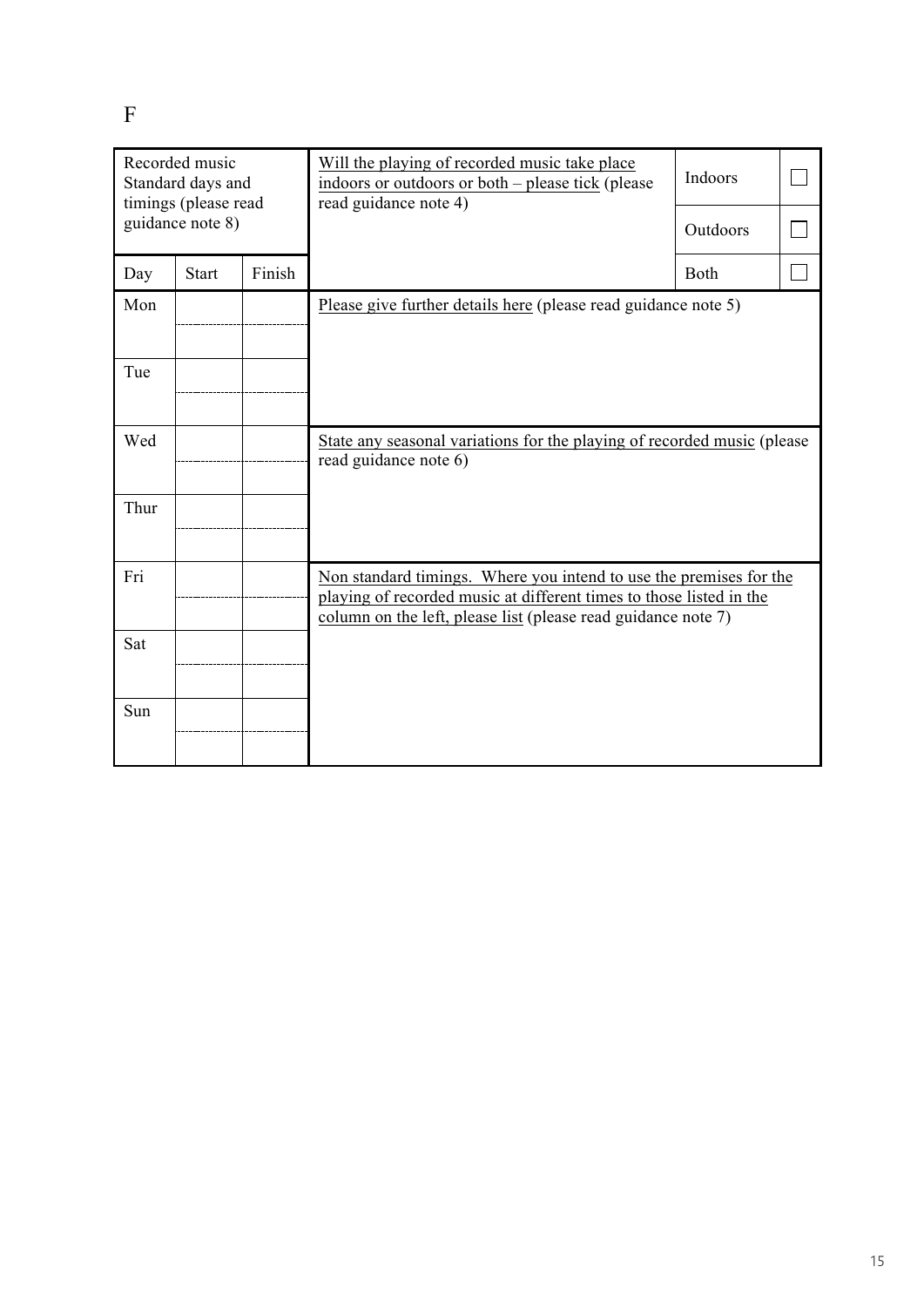G

| <b>Performances of dance</b><br>Standard days and<br>timings (please read<br>guidance note 8) |              |        | Will the performance of dance take place<br>indoors or outdoors or both – please tick<br>(please read guidance note 4)                                                                                | Indoors<br>Outdoors |  |  |
|-----------------------------------------------------------------------------------------------|--------------|--------|-------------------------------------------------------------------------------------------------------------------------------------------------------------------------------------------------------|---------------------|--|--|
| Day                                                                                           | <b>Start</b> | Finish |                                                                                                                                                                                                       | <b>Both</b>         |  |  |
| Mon                                                                                           |              |        | Please give further details here (please read guidance note 5)                                                                                                                                        |                     |  |  |
| Tue                                                                                           |              |        |                                                                                                                                                                                                       |                     |  |  |
| Wed                                                                                           |              |        | <b>State any seasonal variations for the performance of dance (please)</b><br>read guidance note 6)                                                                                                   |                     |  |  |
| Thur                                                                                          |              |        |                                                                                                                                                                                                       |                     |  |  |
| Fri                                                                                           |              |        | Non standard timings. Where you intend to use the premises for<br>the performance of dance at different times to those listed in the<br>column on the left, please list (please read guidance note 7) |                     |  |  |
| Sat                                                                                           |              |        |                                                                                                                                                                                                       |                     |  |  |
| Sun                                                                                           |              |        |                                                                                                                                                                                                       |                     |  |  |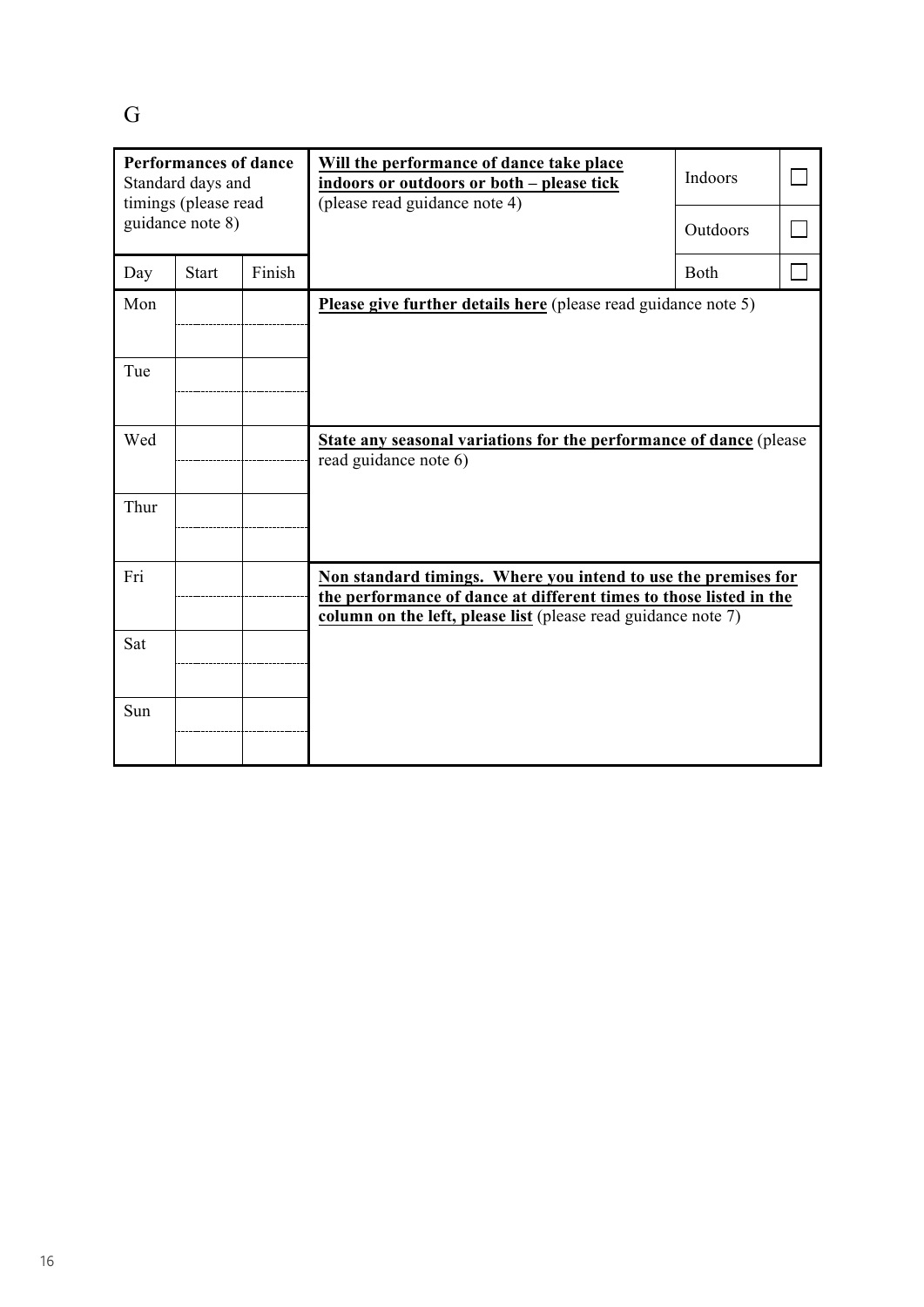H

| Anything of a similar<br>description to that<br>falling within (e), (f) or<br>(g)<br>Standard days and<br>timings (please read<br>guidance note 8) |              |        | Please give a description of the type of entertainment you will be<br>providing                                                                                                                                                                                   |          |  |  |
|----------------------------------------------------------------------------------------------------------------------------------------------------|--------------|--------|-------------------------------------------------------------------------------------------------------------------------------------------------------------------------------------------------------------------------------------------------------------------|----------|--|--|
| Day                                                                                                                                                | <b>Start</b> | Finish | Will this entertainment take place indoors or                                                                                                                                                                                                                     | Indoors  |  |  |
| Mon                                                                                                                                                |              |        | outdoors or both - please tick (please read<br>guidance note 4)                                                                                                                                                                                                   | Outdoors |  |  |
|                                                                                                                                                    |              |        |                                                                                                                                                                                                                                                                   | Both     |  |  |
| Tue                                                                                                                                                |              |        | Please give further details here (please read guidance note 5)                                                                                                                                                                                                    |          |  |  |
| Wed                                                                                                                                                |              |        |                                                                                                                                                                                                                                                                   |          |  |  |
| Thur                                                                                                                                               |              |        | State any seasonal variations for entertainment of a similar<br>description to that falling within $(e)$ , $(f)$ or $(g)$ (please read<br>guidance note 6)                                                                                                        |          |  |  |
| Fri                                                                                                                                                |              |        |                                                                                                                                                                                                                                                                   |          |  |  |
| Sat                                                                                                                                                |              |        | Non standard timings. Where you intend to use the premises for<br>the entertainment of a similar description to that falling within<br>(e), (f) or (g) at different times to those listed in the column on the<br>left, please list (please read guidance note 7) |          |  |  |
| Sun                                                                                                                                                |              |        |                                                                                                                                                                                                                                                                   |          |  |  |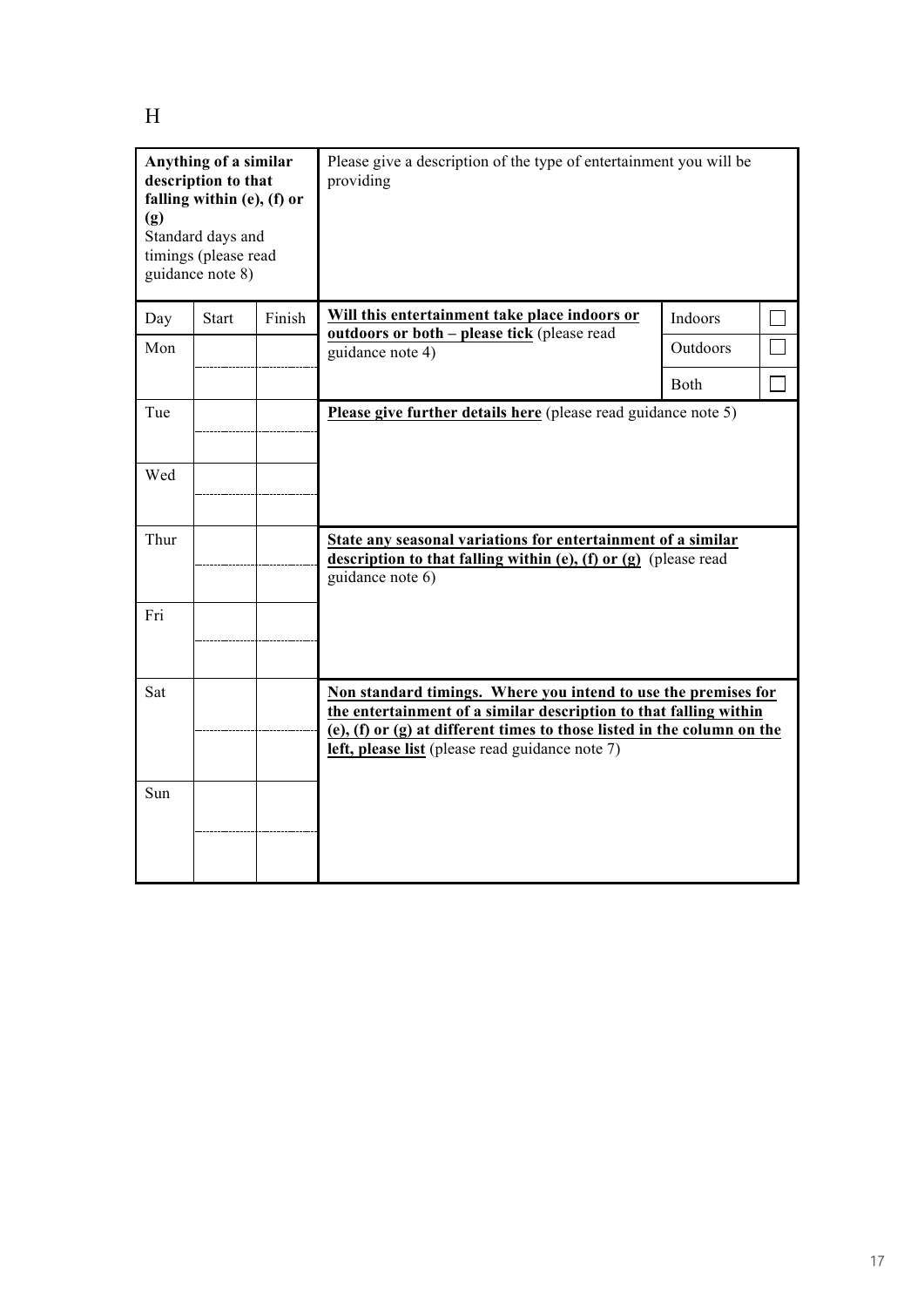I

| Late night refreshment<br>Standard days and<br>timings (please read<br>guidance note 8) |              |        | Will the provision of late night refreshment<br>take place indoors or outdoors or both -<br>please tick (please read guidance note 4)                                                                         | Indoors<br>Outdoors |  |  |  |
|-----------------------------------------------------------------------------------------|--------------|--------|---------------------------------------------------------------------------------------------------------------------------------------------------------------------------------------------------------------|---------------------|--|--|--|
| Day                                                                                     | <b>Start</b> | Finish |                                                                                                                                                                                                               | Both                |  |  |  |
| Mon                                                                                     |              |        | Please give further details here (please read guidance note 5)                                                                                                                                                |                     |  |  |  |
| Tue                                                                                     |              |        |                                                                                                                                                                                                               |                     |  |  |  |
| Wed                                                                                     |              |        | State any seasonal variations for the provision of late night<br>refreshment (please read guidance note 6)                                                                                                    |                     |  |  |  |
| Thur                                                                                    |              |        |                                                                                                                                                                                                               |                     |  |  |  |
| Fri                                                                                     |              |        | Non standard timings. Where you intend to use the premises for<br>the provision of late night refreshment at different times, to those<br>listed in the column on the left, please list (please read guidance |                     |  |  |  |
| Sat                                                                                     |              |        | note $7)$                                                                                                                                                                                                     |                     |  |  |  |
| Sun                                                                                     |              |        |                                                                                                                                                                                                               |                     |  |  |  |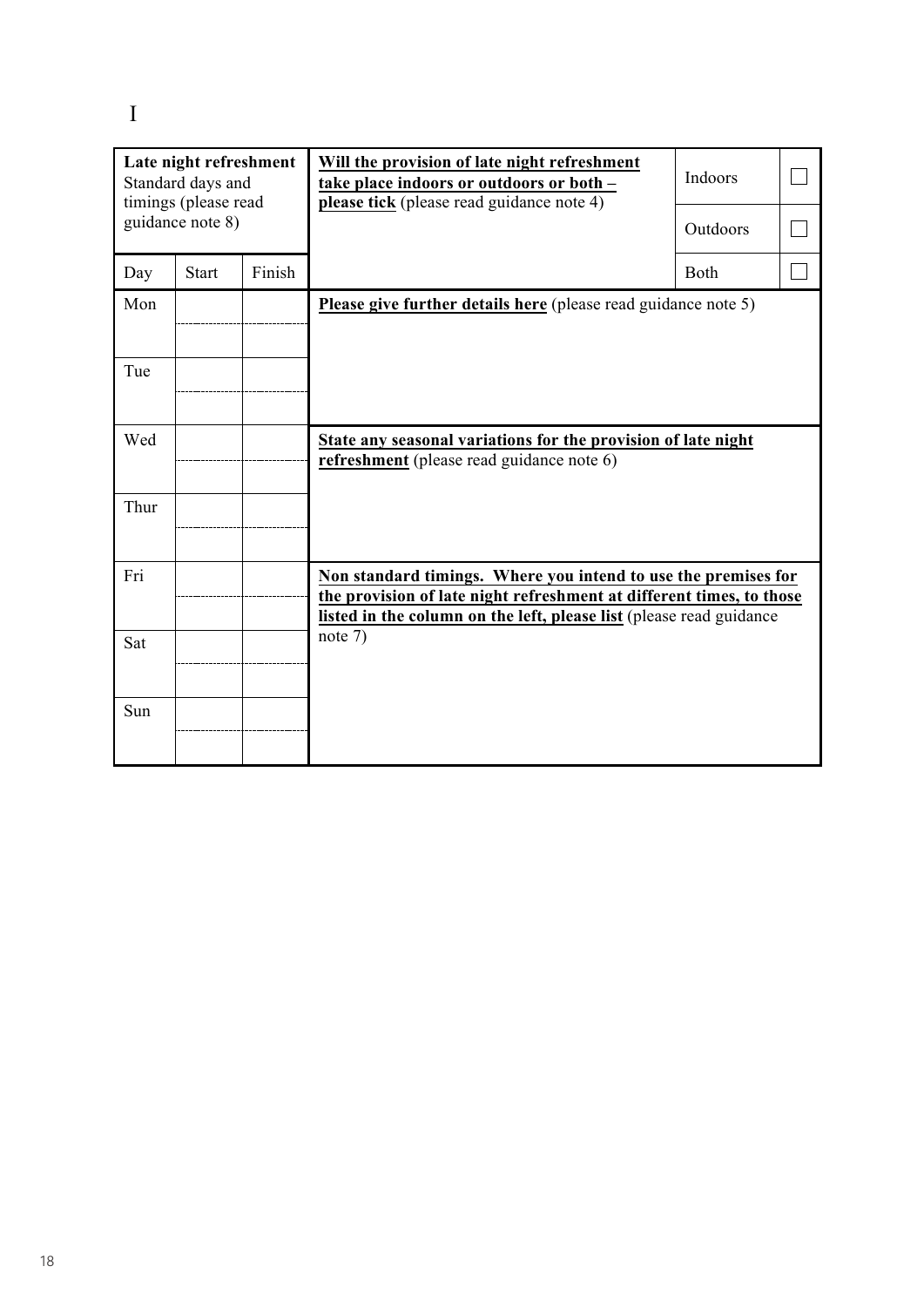J

| <b>Supply of alcohol</b><br>Standard days and<br>timings (please read<br>guidance note 8) |              |        | Will the supply of alcohol be for consumption<br>- please tick (please read guidance note 9)                                                                                                       | On the<br>premises<br>Off the<br>premises |  |
|-------------------------------------------------------------------------------------------|--------------|--------|----------------------------------------------------------------------------------------------------------------------------------------------------------------------------------------------------|-------------------------------------------|--|
| Day                                                                                       | <b>Start</b> | Finish |                                                                                                                                                                                                    | Both                                      |  |
| Mon                                                                                       |              |        | State any seasonal variations for the supply of alcohol (please read<br>guidance note 6)                                                                                                           |                                           |  |
| Tue                                                                                       |              |        |                                                                                                                                                                                                    |                                           |  |
| Wed                                                                                       |              |        |                                                                                                                                                                                                    |                                           |  |
| Thur                                                                                      |              |        | Non-standard timings. Where you intend to use the premises for<br>the supply of alcohol at different times to those listed in the<br>column on the left, please list (please read guidance note 7) |                                           |  |
| Fri                                                                                       |              |        |                                                                                                                                                                                                    |                                           |  |
| Sat                                                                                       |              |        |                                                                                                                                                                                                    |                                           |  |
| Sun                                                                                       |              |        |                                                                                                                                                                                                    |                                           |  |

K

**Please highlight any adult entertainment or services, activities, other entertainment or matters ancillary to the use of the premises that may give rise to concern in respect of** children (please read guidance note 10).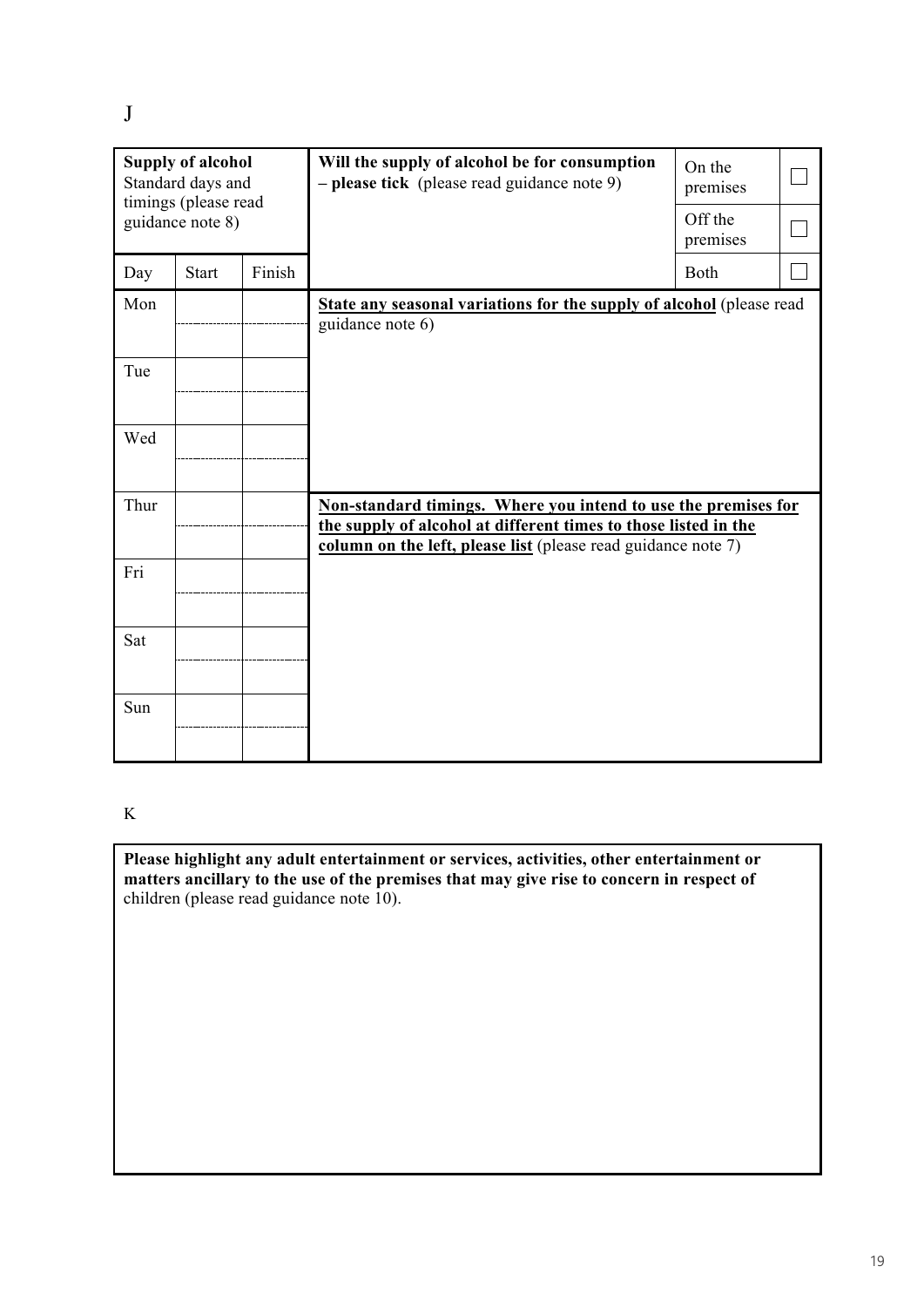L

| Hours premises are<br>open to the public<br>Standard days and<br>timings (please read<br>guidance note 8) |       |        | State any seasonal variations (please read guidance note 6)                                                                |
|-----------------------------------------------------------------------------------------------------------|-------|--------|----------------------------------------------------------------------------------------------------------------------------|
| Day                                                                                                       | Start | Finish |                                                                                                                            |
| Mon                                                                                                       |       |        |                                                                                                                            |
| Tue                                                                                                       |       |        |                                                                                                                            |
| Wed                                                                                                       |       |        |                                                                                                                            |
|                                                                                                           |       |        | Non standard timings. Where you intend the premises to be open                                                             |
| Thur                                                                                                      |       |        | to the public at different times from those listed in the column on<br>the left, please list (please read guidance note 7) |
| Fri                                                                                                       |       |        |                                                                                                                            |
| Sat                                                                                                       |       |        |                                                                                                                            |
| Sun                                                                                                       |       |        |                                                                                                                            |

Please identify those conditions currently imposed on the licence which you believe could be removed as a consequence of the proposed variation you are seeking.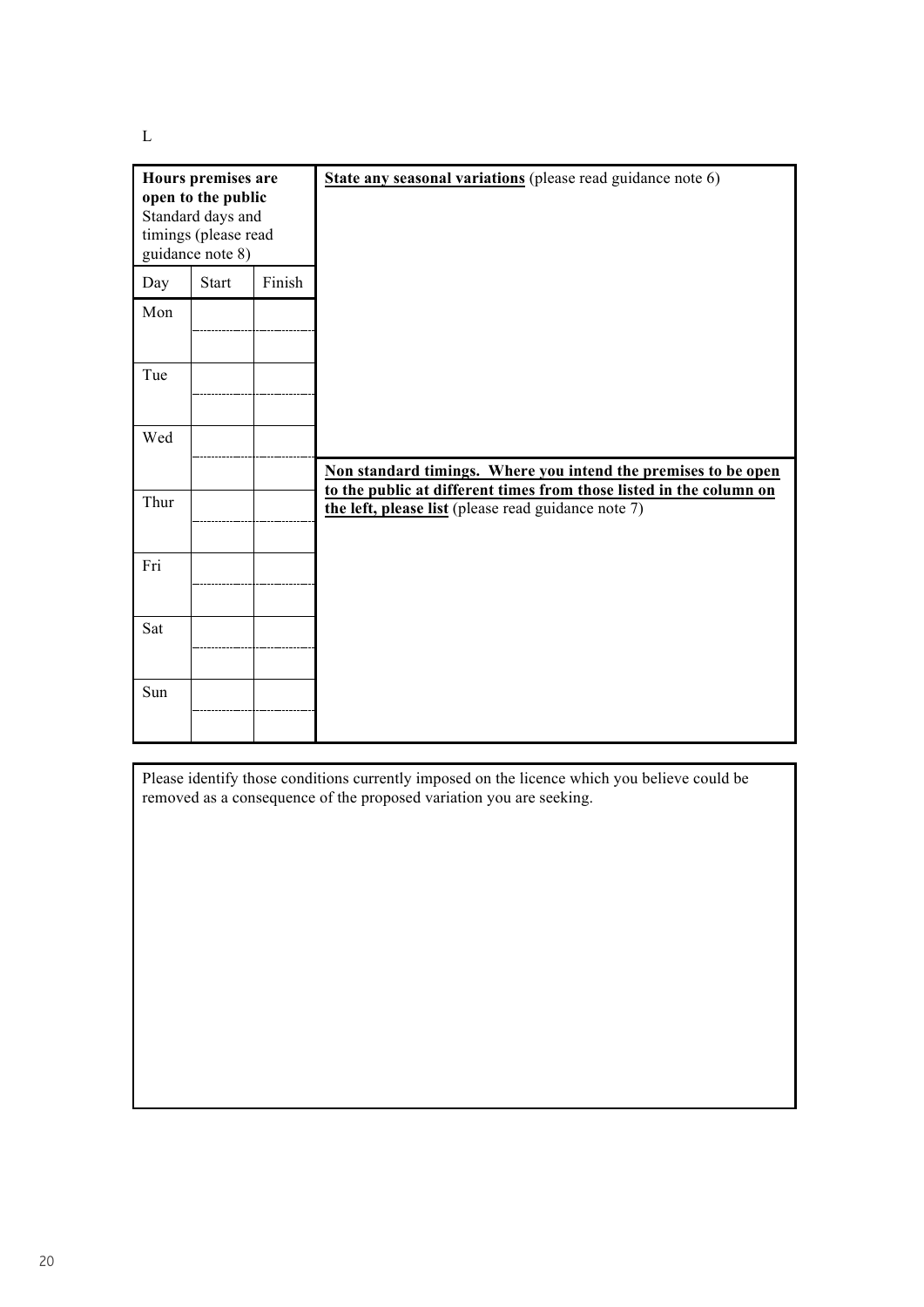#### Please tick as appropriate

 $\Box$ 

 $\Box$ 

- I have enclosed the premises licence  $\bullet$
- $\bullet$ I have enclosed the relevant part of the premises licence

If you have not ticked one of these boxes, please fill in reasons for not including the licence or part of it below

Reasons why I have not enclosed the premises licence or relevant part of premises licence.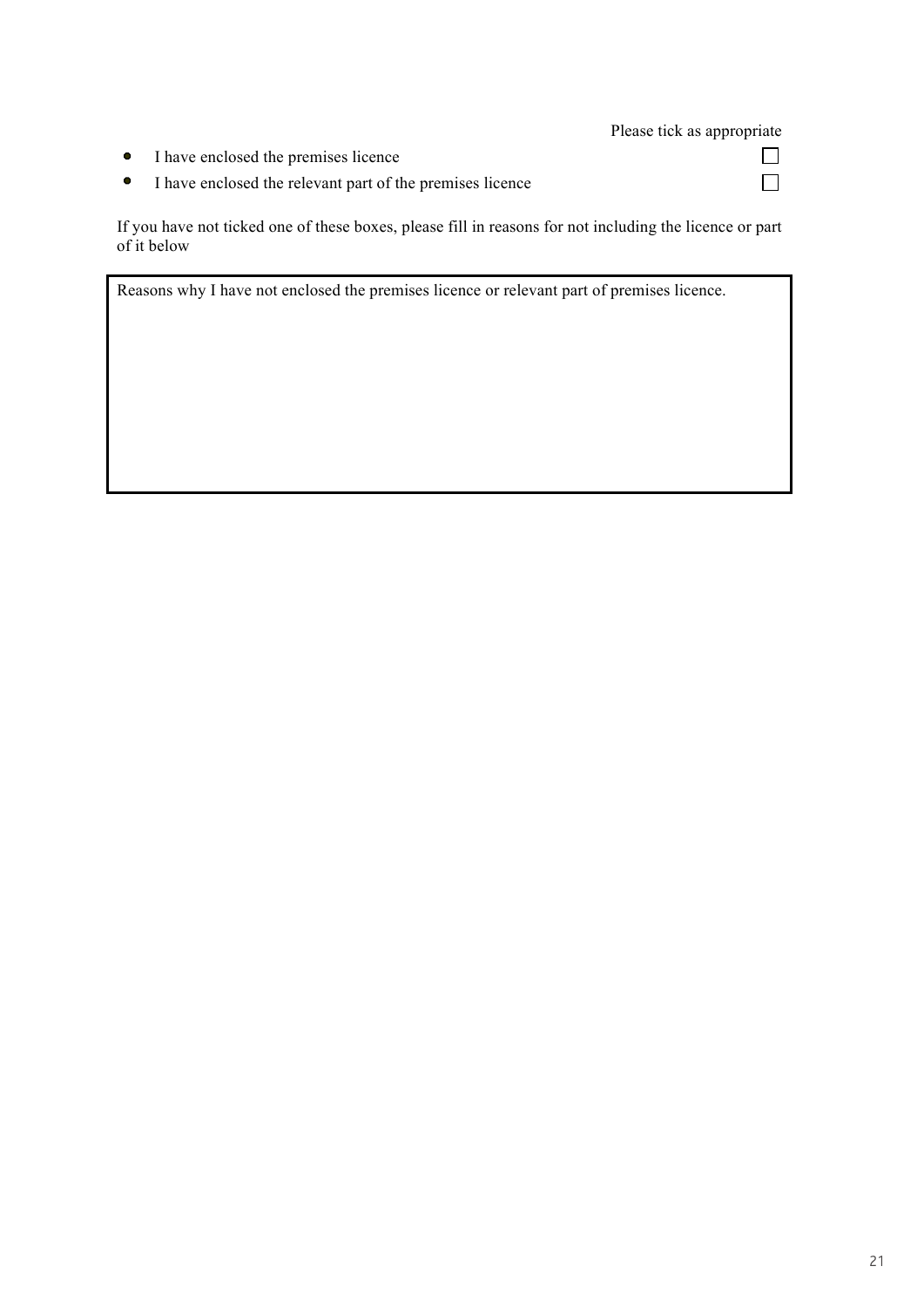**M** Describe any additional steps you intend to take to promote the four licensing objectives as a result of the proposed variation:

**a) General – all four licensing objectives (b, c, d and e) (please read guidance note 11)** 

**b) The prevention of crime and disorder**

**c) Public safety**

**d) The prevention of public nuisance**

**e) The protection of children from harm**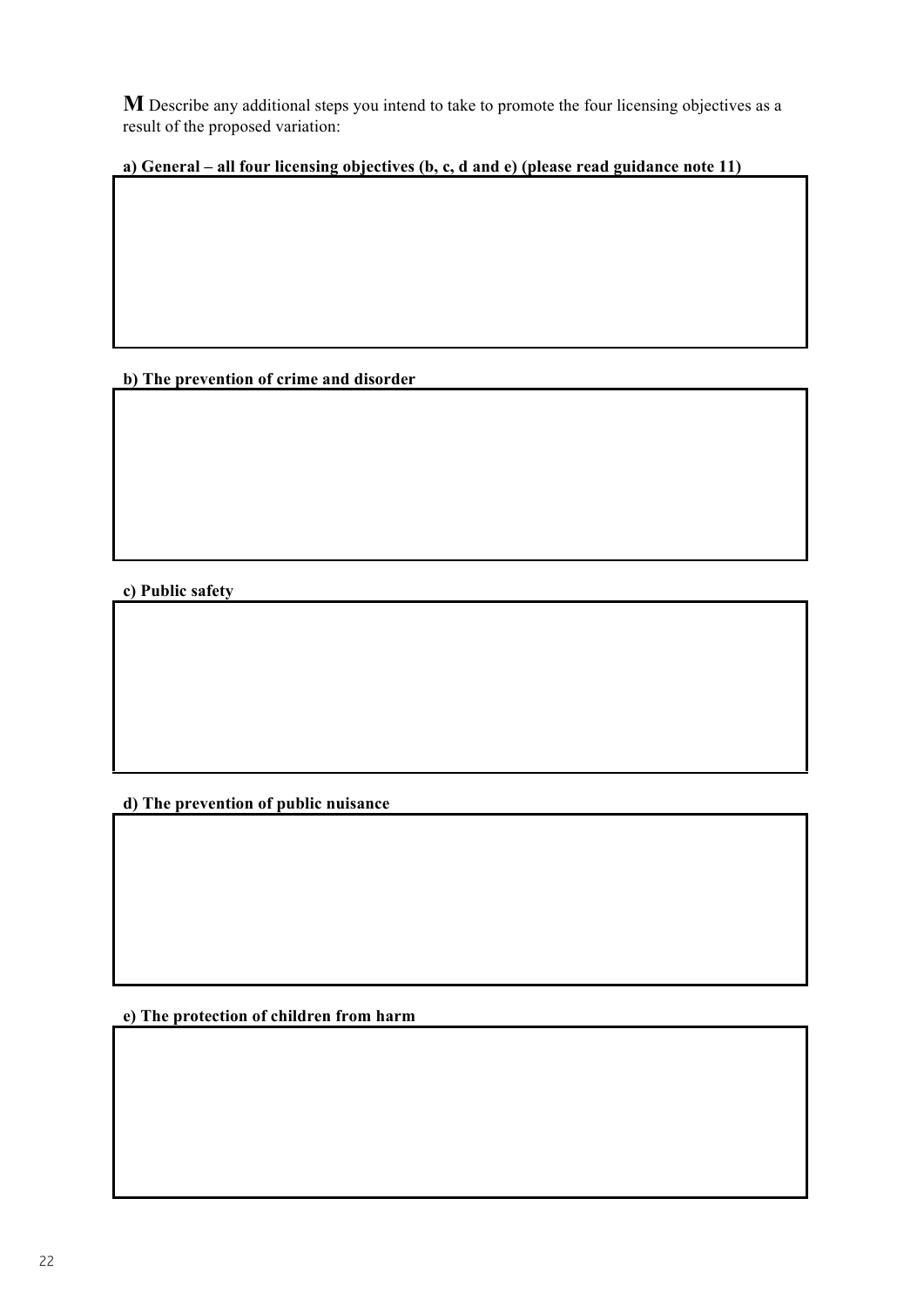#### Checklist:

#### **Please tick to indicate agreement**

 $\Box$ 

 $\Box$ 

 $\Box$ 

 $\Box$ 

| $\bullet$ | I have made or enclosed payment of the fee; or |  |  |  |  |
|-----------|------------------------------------------------|--|--|--|--|
|-----------|------------------------------------------------|--|--|--|--|

- I have not made or enclosed payment of the fee because this application has been made **Please tick to indicate agreement** in relation to the introduction of the late night levy.
- I have sent copies of this application and the plan to responsible authorities and others  $\bullet$ I where applicable.
- I understand that I must now advertise my application.  $\bullet$
- I have enclosed the premises licence or relevant part of it or evolenction I have enclosed the premises licence or relevant part of it or explanation.
- $\bullet$ I understand that if I do not comply with the above requirements my application will<br>he rejected be rejected.

#### IT IS AN OFFENCE, UNDER SECTION 158 OF THE LICENSING ACT 2003, TO MAKE A FALSE STATEMENT IN OR IN CONNECTION WITH THIS APPLICATION. THOSE **TO A FINE OF ANY AMOUNT. WHO MAKE A FALSE STATEMENT MAY BE LIABLE ON SUMMARY CONVICTION**

Your information will be processed in accordance with the law, in particular the Data Protection Act 1998. The information that you provide will only be used for Council purposes unless there is a legal authority to do otherwise. **Signature of applicant (the current premises licence holder) or applicant's solicitor or other**

**Part 5 – Signatures** (please read guidance note 12) **please state in what capacity.**

**Signature of applicant (the current premises licence holder) or applicant's solicitor or other duly authorised agent** (please read guidance note 13)**. If signing on behalf of the applicant, please** state in what capacity.

| Signature |  |
|-----------|--|
| Date      |  |
| Capacity  |  |
|           |  |

**Where the premises licence is jointly held, signature of 2nd applicant (the current premises licence holder) or 2nd applicant's solicitor or other authorised agent** (please read guidance note 14)**. If signing on behalf of the applicant, please state in what capacity.** Signature

| Signature |  |
|-----------|--|
| Date      |  |
| Capacity  |  |

|                           | this application (please read guidance note 15) |  | Contact name (where not previously given) and address for correspondence associated with |  |  |
|---------------------------|-------------------------------------------------|--|------------------------------------------------------------------------------------------|--|--|
| Post town                 |                                                 |  | Post code                                                                                |  |  |
| Telephone number (if any) |                                                 |  |                                                                                          |  |  |

**If you would prefer us to correspond with you by e-mail, your e-mail address (optional)**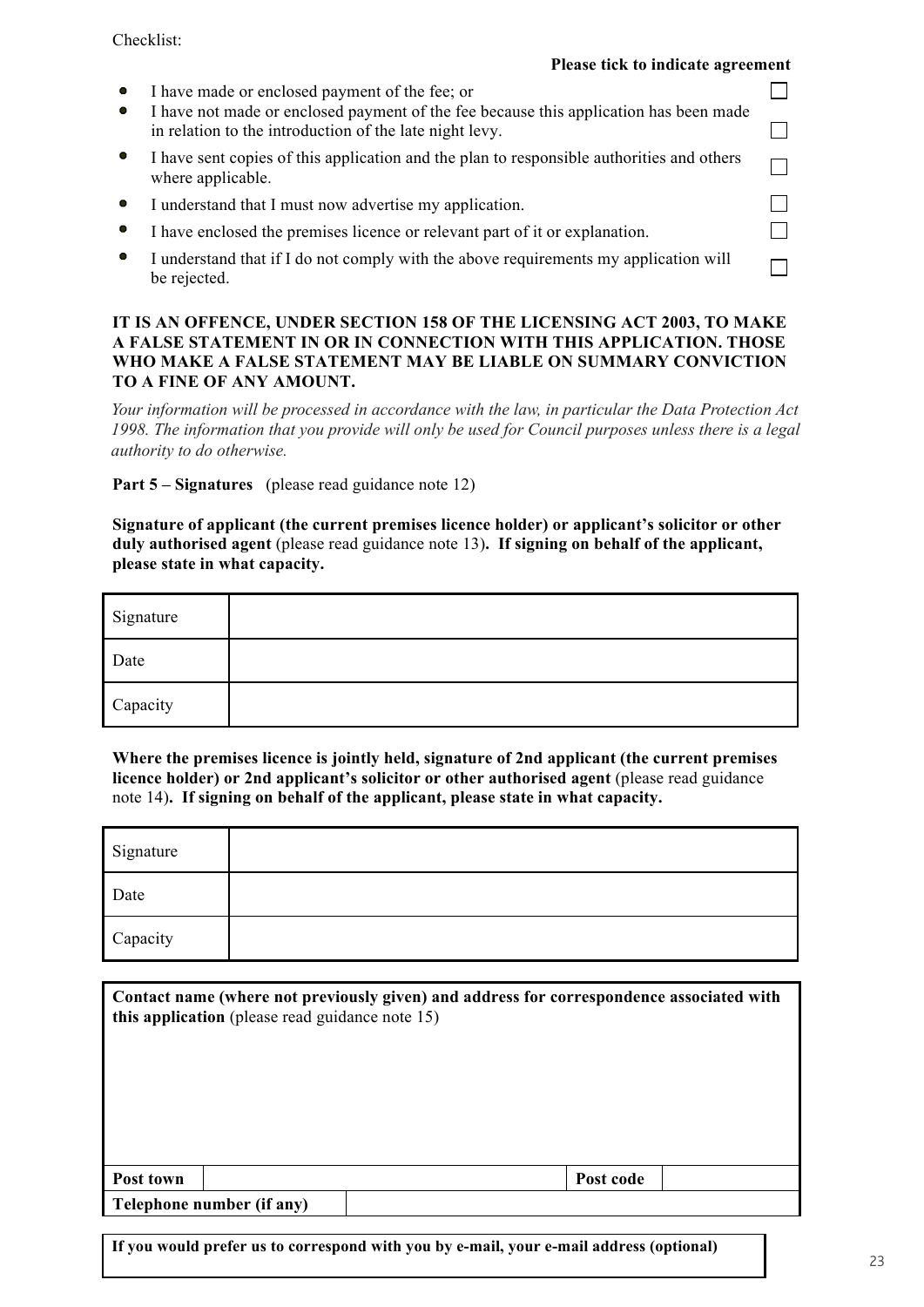#### **Notes for Guidance**

**This application cannot be used to vary the licence so as to extend the period for which the licence has effect or to vary substantially the premises to which it relates. If you wish to make that type of change to the premises licence, you should make a new premises licence application under section 17 of the Licensing Act 2003.**

- 1. You do not have to pay a fee if the only purpose of the variation for which you are applying is to avoid becoming liable for the late night levy
- 2. Describe the premises. For example, the type of premises, its general situation and layout and any other information which could be relevant to the licensing objectives. Where your application includes off-supplies of alcohol and you intend to provide a place of consumption of these off-supplies of alcohol, you must include a description of where the place will be and its proximity to the premises.
- 3. In terms of specific regulated entertainments please note that:
	- Plays: no licence is required for performances between 08.00 and 23.00 on any day, provided that the audience does not exceed 500.
	- Films: no licence is required for 'not-for-profit' film exhibition held in community premises between 08.00 and 23.00 on any day provided that the audience does not exceed 500 and the organiser (a) gets consent to the screening from a person who is responsible for the premises; and (b) ensures that each such screening abides by age classification ratings.
	- Indoor sporting events: no licence is required for performances between 08.00 and 23.00 on any day, provided that the audience does not exceed 1000.
	- Boxing or Wrestling Entertainment: no licence is required for a contest, exhibition or display of Greco-Roman wrestling, or freestyle wrestling between 08.00 and 23.00 on any day, provided that the audience does not exceed 1000. Combined fighting sports – defined as a contest, exhibition or display which combines boxing or wrestling with one or more martial arts – are licensable as a boxing or wrestling entertainment rather than an indoor sporting event.
	- Live music: no licence permission is required for:
		- o a performance of unamplified live music between 08.00 and 23.00 on any day, on any premises.
		- o a performance of amplified live music between 08.00 and 23.00 on any day on premises authorised to sell alcohol for consumption on those premises, provided that the audience does not exceed 500.
		- o a performance of amplified live music between 08.00 and 23.00 on any day, in a workplace that is not licensed to sell alcohol on those premises, provided that the audience does not exceed 500.
		- o a performance of amplified live music between 08.00 and 23.00 on any day, in a church hall, village hall, community hall, or other similar community premises, that is not licensed by a premises licence to sell alcohol, provided that (a) the audience does not exceed 500, and (b) the organiser gets consent for the performance from a person who is responsible for the premises.
		- o a performance of amplified live music between 08.00 and 23.00 on any day, at the non-residential premises of (i) a local authority, or (ii) a school, or (iii) a hospital, provided that (a) the audience does not exceed 500, and (b) the organiser gets consent for the performance on the relevant premises from: (i) the local authority concerned, or (ii) the school or (iii) the health care provider for the hospital.
	- Recorded Music: no licence permission is required for:
		- o any playing of recorded music between 08.00 and 23.00 on any day on premises authorised to sell alcohol for consumption on those premises, provided that the audience does not exceed 500.
		- o any playing of recorded music between 08.00 and 23.00 on any day, in a church hall, village hall, community hall, or other similar community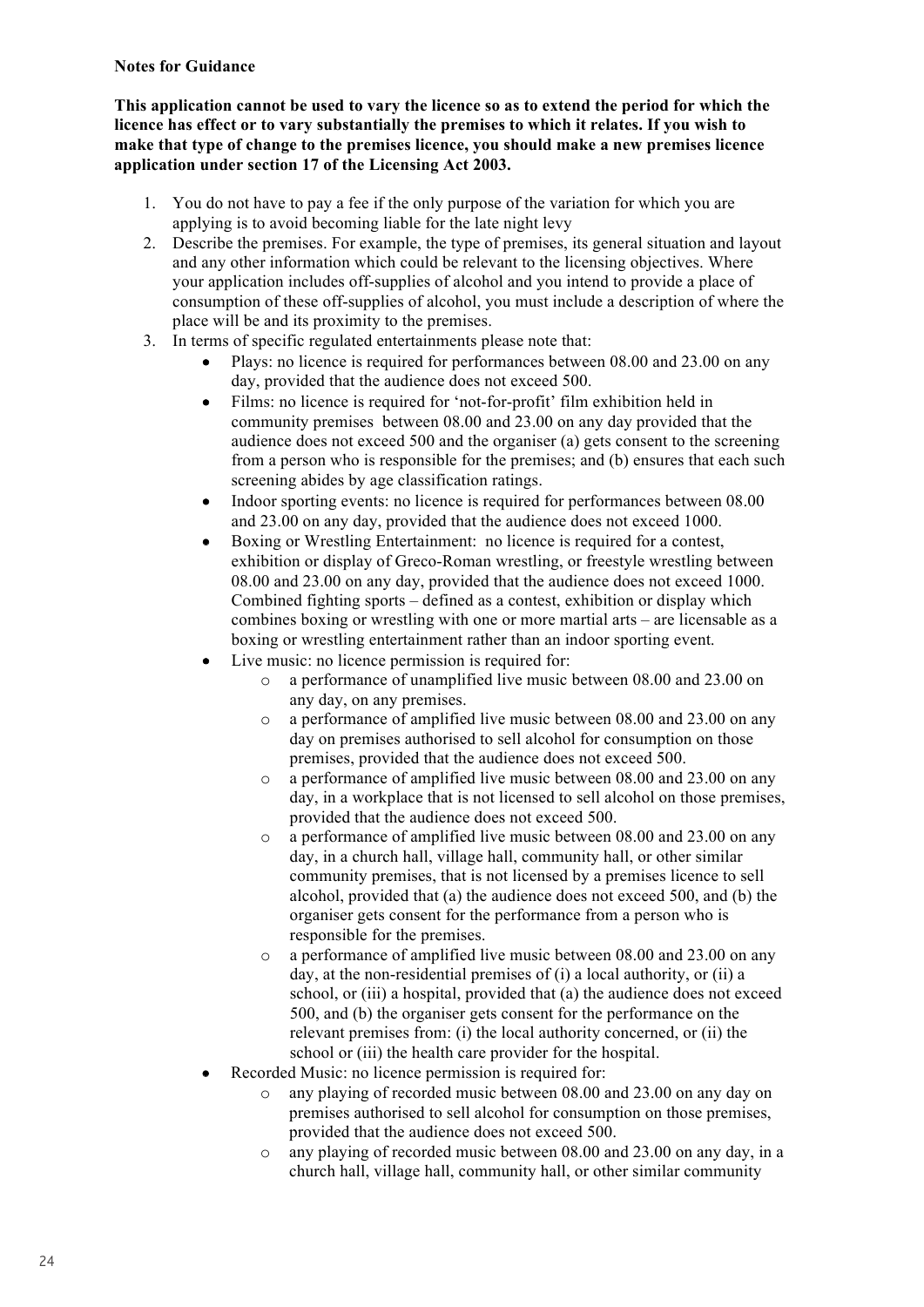premises, that is not licensed by a premises licence to sell alcohol, provided that (a) the audience does not exceed 500, and (b) the organiser gets consent for the performance from a person who is responsible for the premises.

- o any playing of recorded music between 08.00 and 23.00 on any day, at the non-residential premises of (i) a local authority, or (ii) a school, or (iii) a hospital, provided that (a) the audience does not exceed 500, and (b) the organiser gets consent for the performance on the relevant premises from: (i) the local authority concerned, or (ii) the school proprietor or (iii) the health care provider for the hospital.
- Dance: no licence is required for performances between 08.00 and 23.00 on any day, provided that the audience does not exceed 500. However, a performance which amounts to adult entertainment remains licensable.
- Cross activity exemptions: no licence is required between 08.00 and 23.00 on any day, with no limit on audience size for:
	- o any entertainment taking place on the premises of the local authority where the entertainment is provided by or on behalf of the local authority;
	- o any entertainment taking place on the hospital premises of the health care provider where the entertainment is provided by or on behalf of the health care provider;
	- o any entertainment taking place on the premises of the school where the entertainment is provided by or on behalf of the school proprietor; and
	- o any entertainment (excluding films and a boxing or wrestling entertainment) taking place at a travelling circus, provided that (a) it takes place within a moveable structure that accommodates the audience, and (b) that the travelling circus has not been located on the same site for more than 28 consecutive days.
- 4. Where taking place in a building or other structure please tick as appropriate (indoors may include a tent).
- 5. For example state type of activity to be authorised, if not already stated, and give relevant further details, for example (but not exclusively) whether or not music will be amplified or unamplified.
- 6. For example (but not exclusively), where the activity will occur on additional days during the summer months.
- 7. For example (but not exclusively), where you wish the activity to go on longer on a particular day e.g. Christmas Eve.
- 8. Please give timings in 24 hour clock (e.g. 16.00) and only give details for the days of the week when you intend the premises to be used for the activity.
- 9. If you wish people to be able to consume alcohol on the premises, please tick 'on the premises'. If you wish people to be able to purchase alcohol to consume away from the premises, please tick 'off the premises'. If you wish people to be able to do both, please tick 'both'.
- 10. Please give information about anything intended to occur at the premises or ancillary to the use of the premises which may give rise to concern in respect of children regardless of whether you intend children to have access to the premises, for example (but not exclusively) nudity or semi-nudity, films for restricted age groups or the presence of gaming machines.
- 11. Please list here steps you will take to promote all four licensing objectives together.
- 12. The application form must be signed.
- 13. An applicant's agent (for example solicitor) may sign the form on their behalf provided that they have actual authority to do so.
- 14. Where there is more than one applicant, each of the applicants or their respective agents must sign the application form.
- 15. This is the address which we shall use to correspond with you about this application.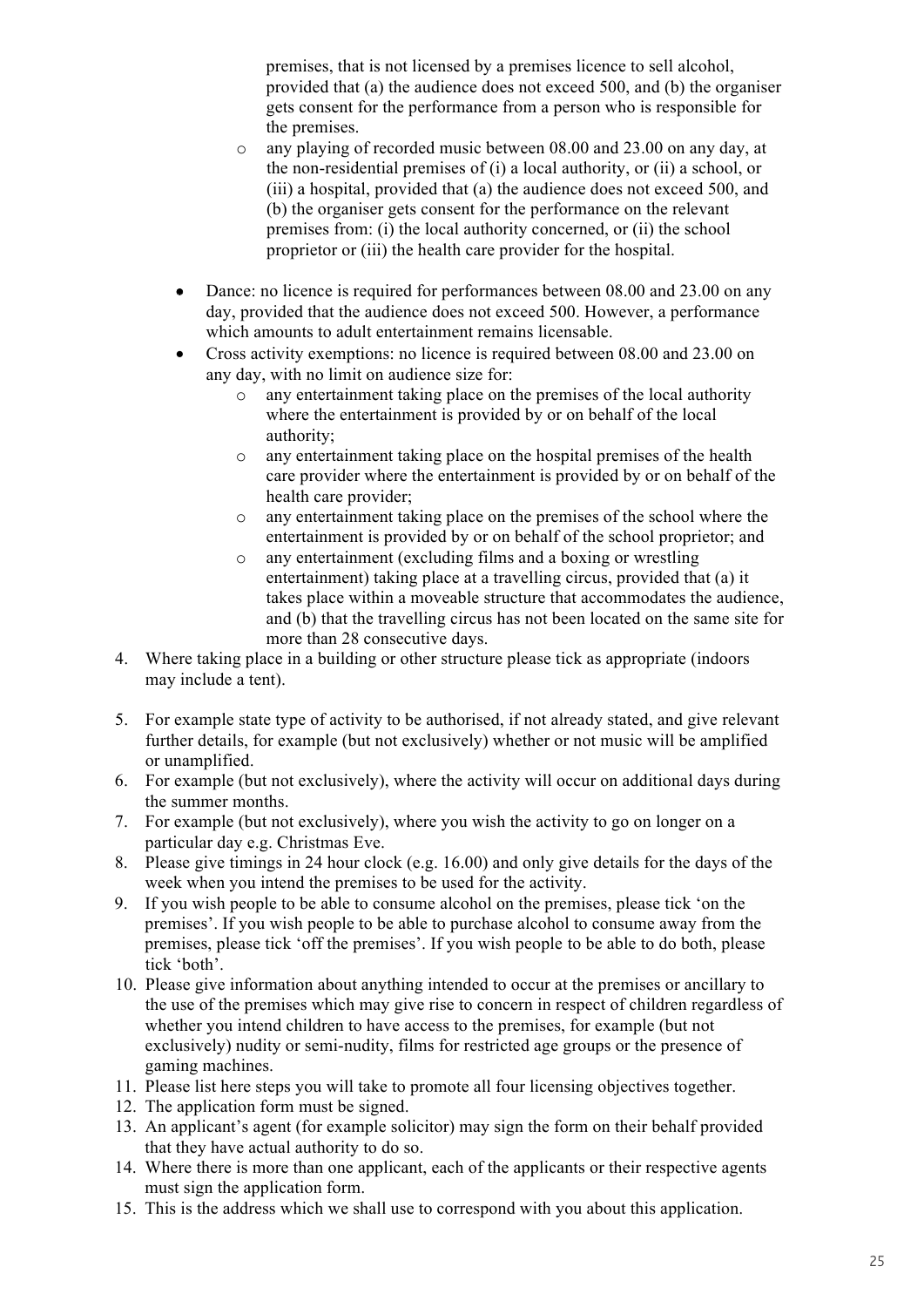### Data Protection Notice - Premises Licence Application under the Licensing Act 2003

East Lindsey District Council is a Data Controller and can be contacted at:

Tedder Hall, Manby Park, Louth, Lincolnshire, LN11 8UP Tel: 01507 601111

The Data Protection Officer for this Authority can be contacted at the same address.

We are collecting your personal data in order to process your licence application under the Licensing Act 2003 as we are the Licensing Authority.

Your personal data may be shared in the following ways as part of this application:

The law requires us to verify that applicants for premises licences have the right to work in the UK. Where necessary, we may need to verify your information with the Home Office.

The Council may also share personal information with the Police and the other Responsible Authorities as part of the licensing process. Any information sharing will be managed in accordance with relevant privacy and data protection legislation.

Your data will not be shared with third parties but may be used for Council purposes, in order to prevent or detect crime, to protect public funds or where we are required or permitted to share data under other legislation.

Some limited Premises User / Licence Holder information will be made available to the public as the Licensing Act 2003 requires us to maintain a Register of Licence Applications. The Register includes the name of the licence holder.

In line with our retention policy your data will be kept for the period of time that you hold a licence with this Authority and then for a further 6 years after your licence expires. The data will then be deleted / destroyed.

We also keep data for six years from the resolution of an unsuccessful licence application or the resolution of legal proceedings.

You have the right to access your data and to rectify mistakes, erase, restrict, object or move your data in certain circumstances. Please contact the Data Protection Officer for further information or go to our website where your rights are explained in more detail. If you would like to receive an explanation of your rights in paper format please contact the Data Protection Officer.

Any complaints regarding your data should be addressed to the Data Protection Officer in the first instance. If the matter is not resolved you can contact the Information Commissioner's Office at:

Wycliffe House, Water Lane, Wilmslow, Cheshire, SK9 5AF Tel: 0303 123 1113

If you do not provide the information required on the form then we will not be able to process your licence application.

For further information on our Data Protection Policies please go to our website: www.e-lindsey.gov.uk